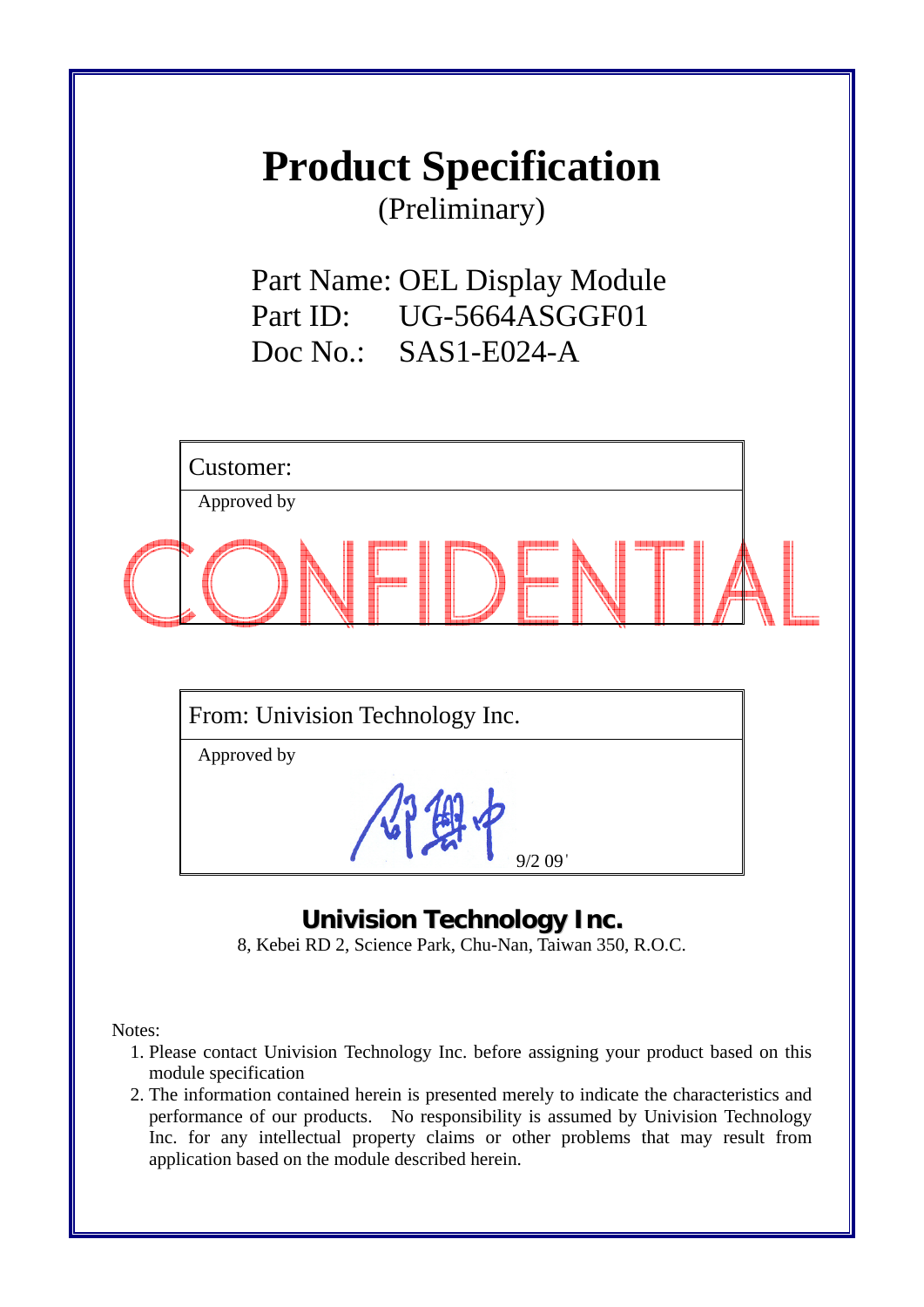

## *Revised History*

| <b>Part Number</b> | <b>Revision</b> | <b>Revision Content</b> | <b>Revised on</b> |
|--------------------|-----------------|-------------------------|-------------------|
| UG-5664ASGGF01     | $\mathbf A$     | New                     | August 25, 2009   |
|                    |                 |                         |                   |
|                    |                 |                         |                   |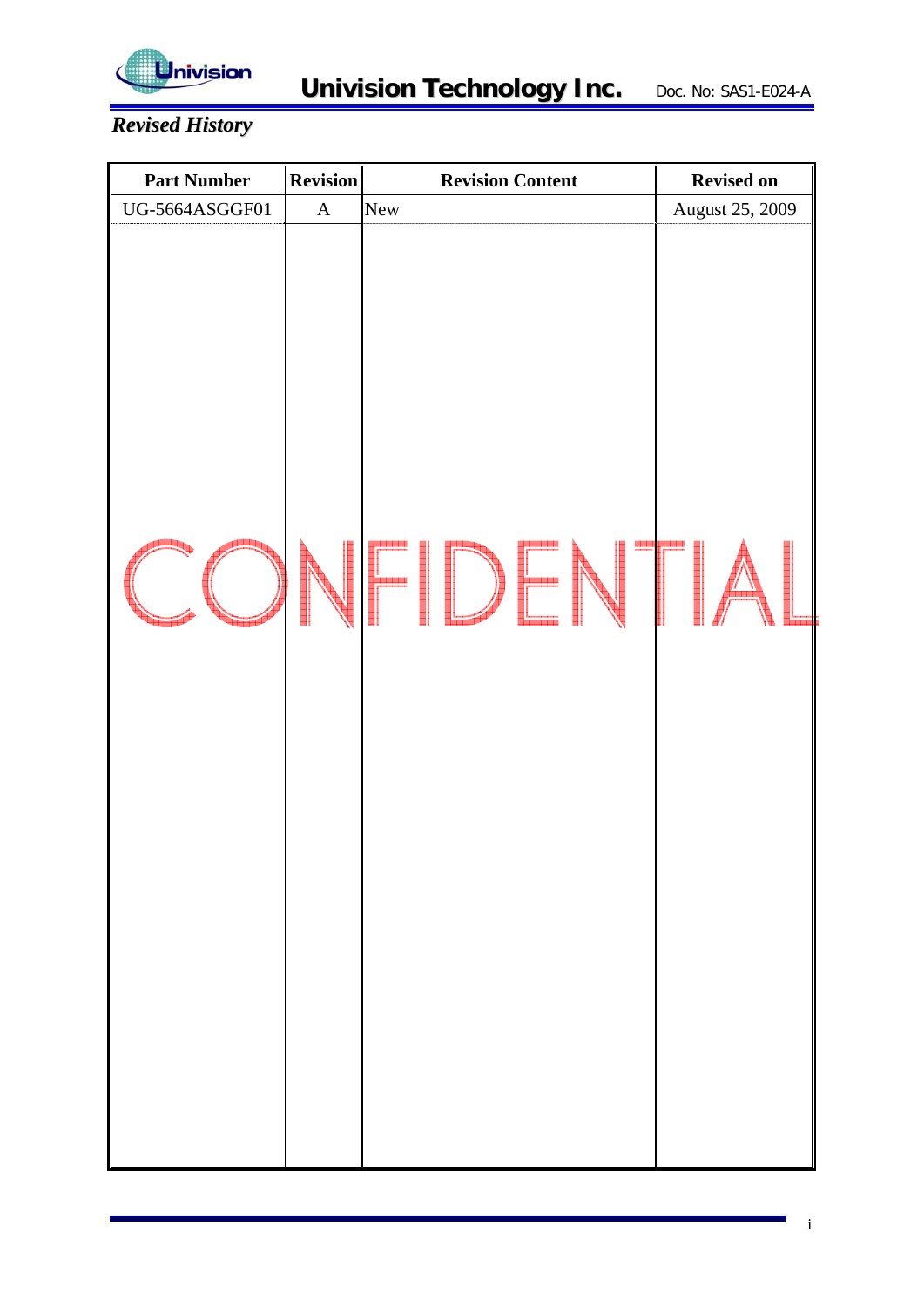

# CONFIDENTIAL

## *Notice:*

No part of this material may be reproduces or duplicated in any form or by any means without the written permission of Univision Technology Inc. Univision Technology Inc. reserves the right to make changes to this material without notice. Univision Technology Inc. does not assume any liability of any kind arising out of any inaccuracies contained in this material or due to its application or use in any product or circuit and, further, there is no representation that this material is applicable to products requiring high level reliability, such as, medical products. Moreover, no license to any intellectual property rights is granted by implication or otherwise, and there is no representation or warranty that anything made in accordance with this material will be free from any patent or copyright infringement of a third party. This material or portions thereof may contain technology or the subject relating to strategic products under the control of Foreign Exchange and Foreign Trade Law of Taiwan and may require an export license from the Ministry of International Trade and Industry or other approval from another government agency.

#### **© Univision Technology Inc. 2009, All rights reserved.**

All other product names mentioned herein are trademarks and/or registered trademarks of their respective companies.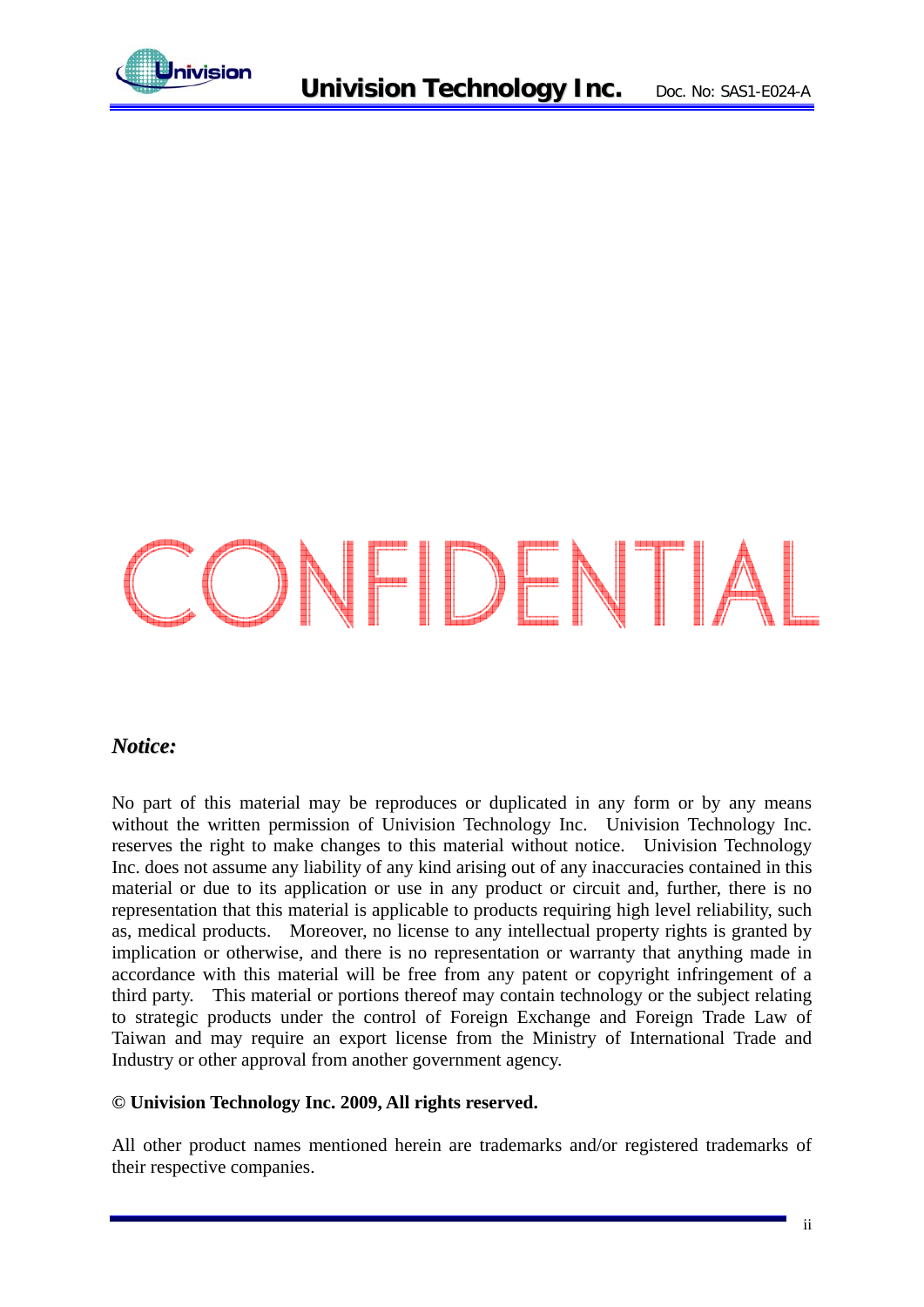

## **Contents**

| 1. |            |                                                            |  |
|----|------------|------------------------------------------------------------|--|
|    | 1.1        |                                                            |  |
|    | 1.2        |                                                            |  |
|    | 1.3        |                                                            |  |
|    | 1.4        |                                                            |  |
|    | 1.5        |                                                            |  |
|    | 1.6        |                                                            |  |
|    |            |                                                            |  |
| 3. |            |                                                            |  |
|    |            |                                                            |  |
|    |            |                                                            |  |
|    | <b>TAN</b> |                                                            |  |
|    |            |                                                            |  |
|    |            |                                                            |  |
|    |            | 3.3.3 Serial Interface Timing Characteristics (4-wire SPI) |  |
|    |            |                                                            |  |
|    |            |                                                            |  |
|    |            |                                                            |  |
|    |            |                                                            |  |
|    |            |                                                            |  |
|    |            |                                                            |  |
|    |            |                                                            |  |
|    | 4.3        |                                                            |  |
|    |            |                                                            |  |
|    |            |                                                            |  |
|    |            |                                                            |  |
|    | 5.2        |                                                            |  |
|    |            |                                                            |  |
|    |            |                                                            |  |
|    | 6.1        |                                                            |  |
|    | 6.2        |                                                            |  |
|    | 6.3        |                                                            |  |
|    |            |                                                            |  |
|    |            |                                                            |  |
|    |            |                                                            |  |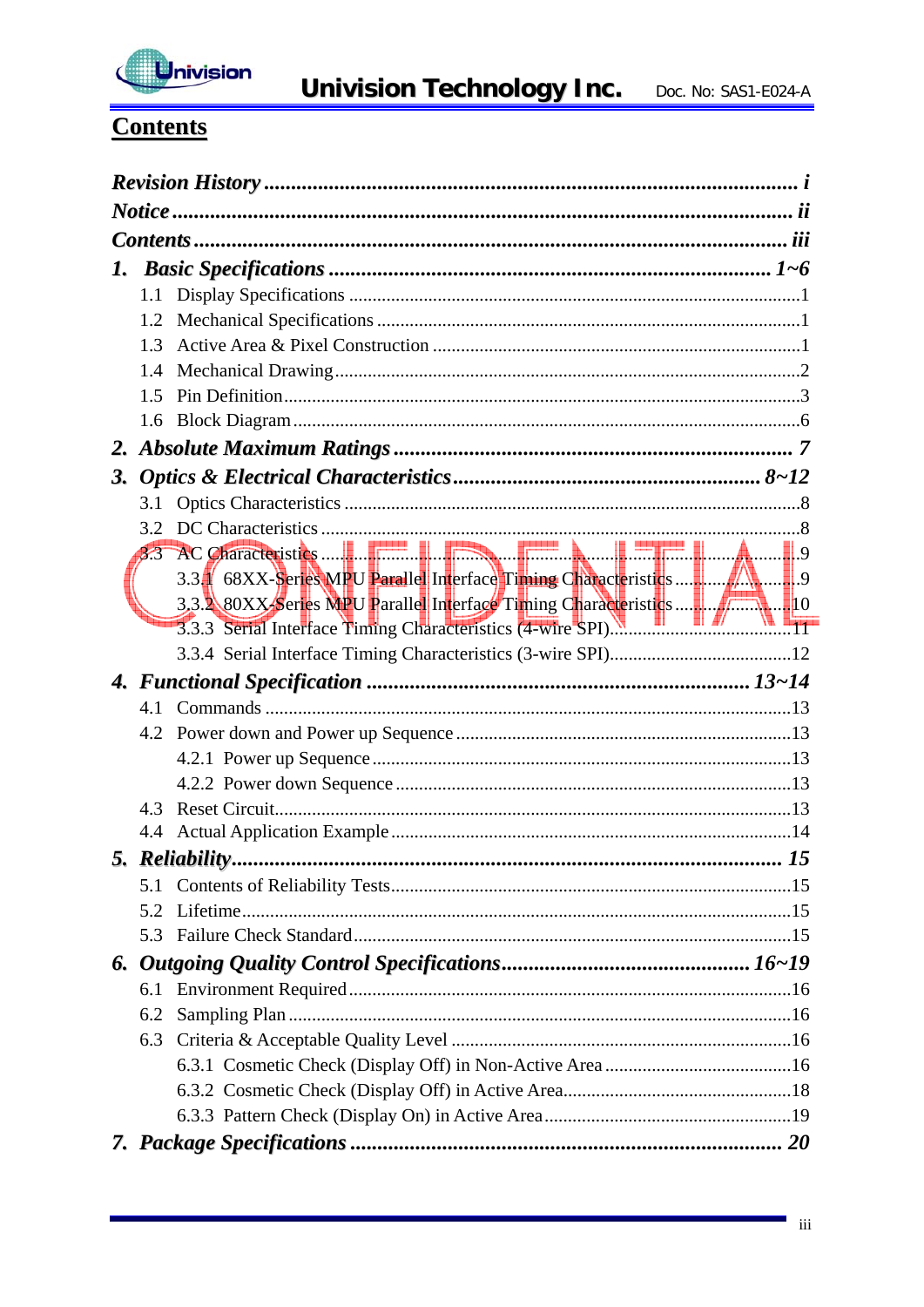

## CONFIDENTIAL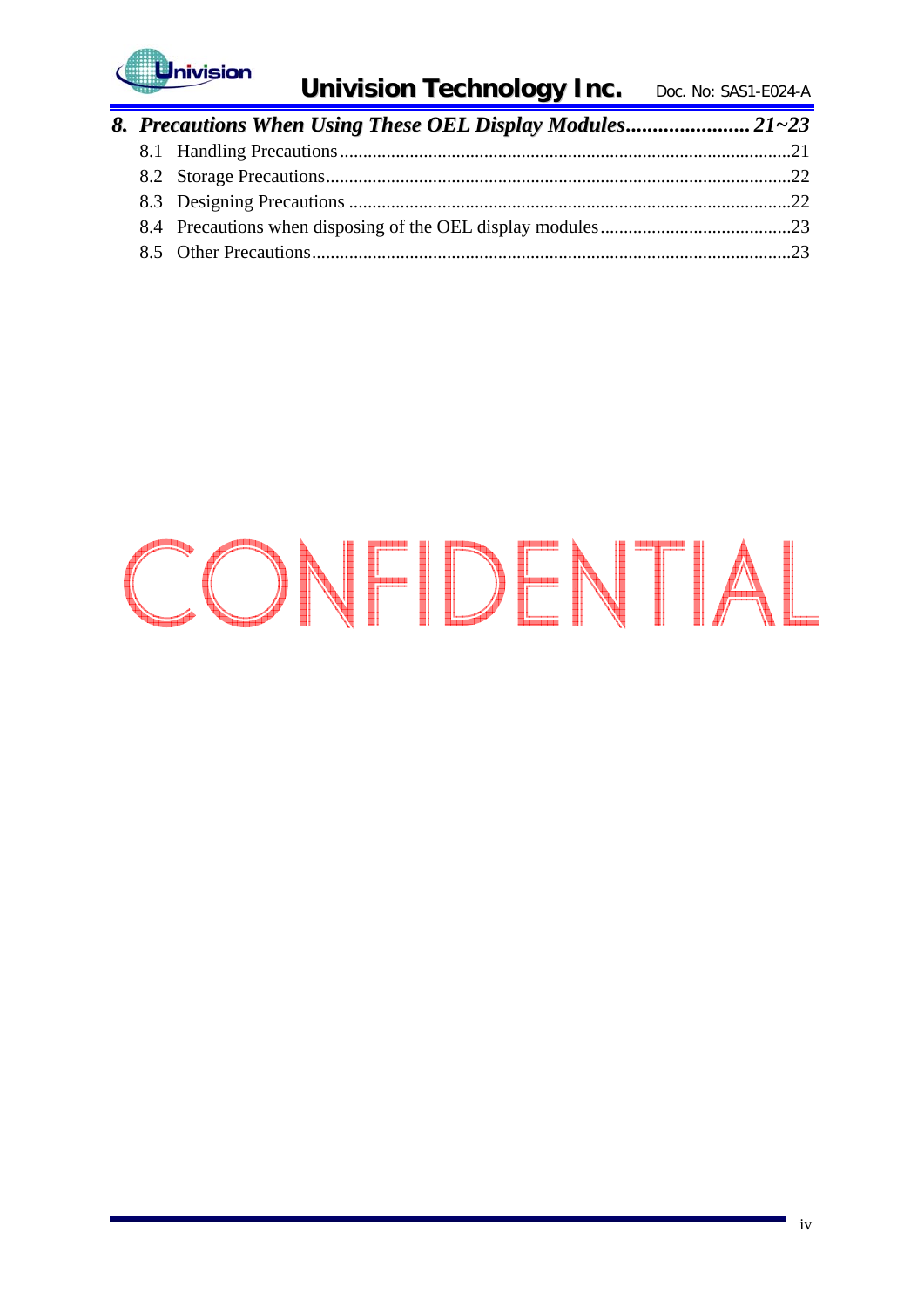

## *1. Basic Specifications*

#### **1.1 Display Specifications**

- 1) Display Mode: Passive Matrix
- 2) Display Color: Monochrome (Green / 16 Gray Scales)
- 3) Drive Duty: 1/64 Duty

#### **1.2 Mechanical Specifications**

- 1) Outline Drawing: According to the annexed outline drawing
- 2) Number of Pixels:  $256 \times 64$
- 3) Panel Size:  $146.00 \times 45.00 \times 2.00$  (mm)
- 4) Active Area: 135.65 × 33.89 (mm)
- 5) Pixel Pitch:  $0.53 \times 0.53$  (mm)
- 6) Pixel Size:  $0.50 \times 0.50$  (mm)
- 7) Weight: 27.1 (g)

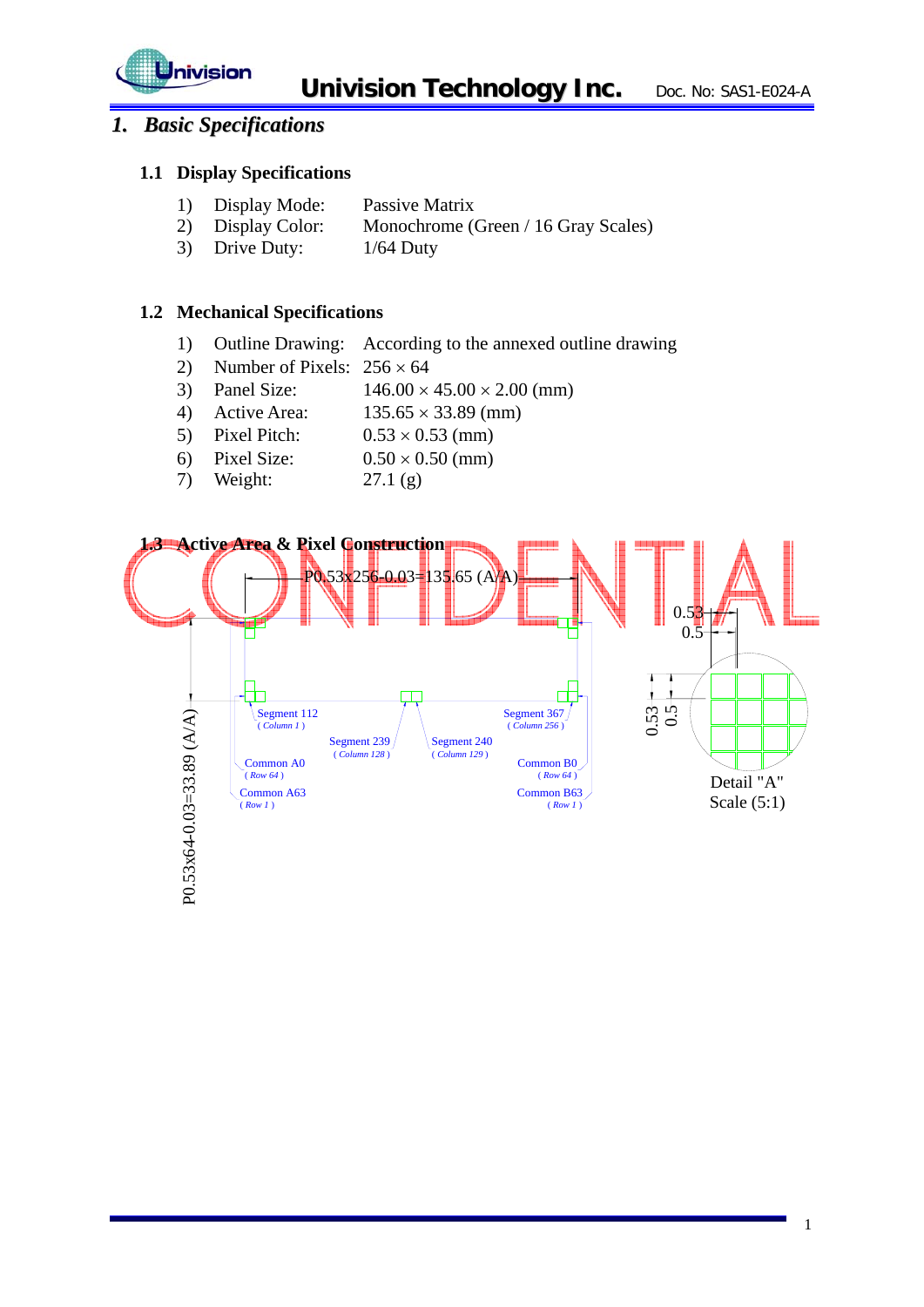

## **1.4 Mechanical Drawing**

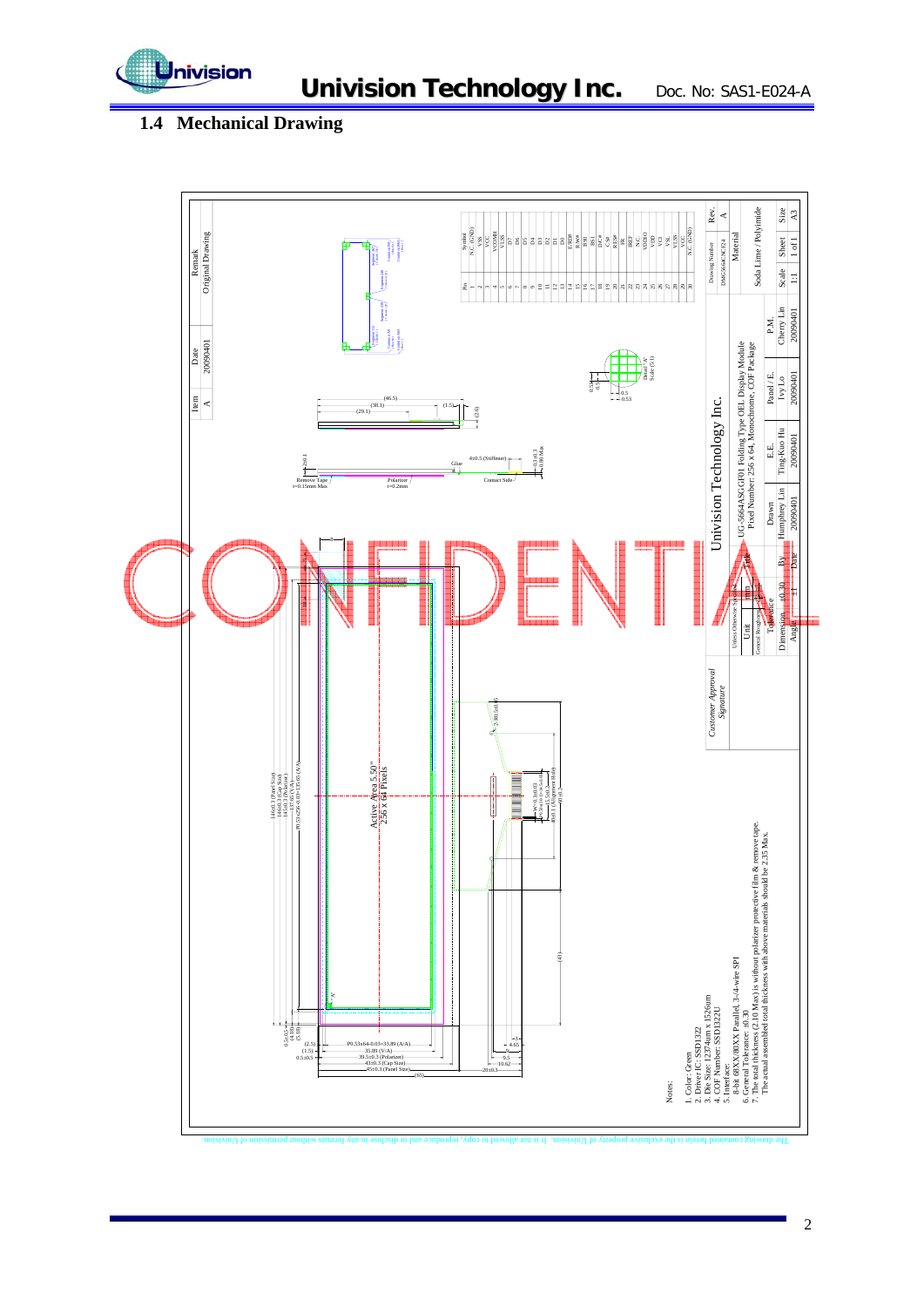

## **1.5 Pin Definition**

| <b>Pin Number</b>   | <b>Symbol</b> | <b>Type</b>    | <b>Function</b>                                                                                                                                                                                                                                                                                           |
|---------------------|---------------|----------------|-----------------------------------------------------------------------------------------------------------------------------------------------------------------------------------------------------------------------------------------------------------------------------------------------------------|
| <b>Power Supply</b> |               |                |                                                                                                                                                                                                                                                                                                           |
| 26                  | <b>VCI</b>    | $\mathbf{P}$   | <b>Power Supply for Operation</b><br>This is a voltage supply pin.<br>It must be connected to<br>external source $\&$ always be equal to or higher than VDD<br>& VDDIO.                                                                                                                                   |
| 25                  | <b>VDD</b>    | $\mathbf{P}$   | <b>Power Supply for Core Logic Circuit</b><br>This is a voltage supply pin. It can be supplied<br>externally (within the range of $2.4 \sim 2.6 V$ ) or regulated<br>internally from VCI. A capacitor should be connected<br>between this pin & VSS under all circumstances.                              |
| 24                  | <b>VDDIO</b>  | $\mathbf{P}$   | <b>Power Supply for I/O Pin</b><br>This pin is a power supply pin of I/O buffer. It should<br>be connected to VDD or external source.<br>All I/O signal<br>should have VIH reference to VDDIO. When I/O signal<br>pins (BS0~BS1, D0~D7, control signals) pull high,<br>they should be connected to VDDIO. |
| $\overline{2}$      | <b>VSS</b>    | $\mathbf{P}$   | Ground of Logic Circuit<br>This is a ground pin. It also acts as a reference for the<br>logic pins. It must be connected to external ground.                                                                                                                                                              |
| $\beta$ , 29        | VCC           | . PI           | <b>Power Supply for OEL Panel</b><br>These are the most positive voltage supply pin of the<br>chip. They must be connected to external source.<br><b>Ground of Analog Circuit</b>                                                                                                                         |
| 5, 28               | VLSS          | $\overline{P}$ | These are the analog ground pins.<br>They should be<br>connected to VSS externally.                                                                                                                                                                                                                       |
| <b>Driver</b>       |               |                |                                                                                                                                                                                                                                                                                                           |
| 22                  | <b>IREF</b>   | $\mathbf I$    | <b>Current Reference for Brightness Adjustment</b><br>This pin is segment current reference pin. A resistor<br>should be connected between this pin and VSS.<br>Set the<br>current lower than 10uA.                                                                                                       |
| 4                   | <b>VCOMH</b>  | $\mathbf{P}$   | Voltage Output High Level for COM Signal<br>This pin is the input pin for the voltage output high level<br>for COM signals.<br>A tantalum capacitor should be<br>connected between this pin and VSS.                                                                                                      |
| <b>VSL</b><br>27    |               | $\mathbf{P}$   | Voltage Output Low Level for SEG Signal<br>This is segment voltage reference pin.<br>When external VSL is not used, this pin should be left<br>open.<br>When external VSL is used, this pin should connect with<br>resistor and diode to ground.                                                          |
| <b>Testing Pads</b> |               |                |                                                                                                                                                                                                                                                                                                           |
| 21<br><b>FR</b>     |               |                | <b>Frame Frequency Triggering Signal</b><br>This pin will send out a signal that could be used to<br>identify the driver status. Nothing should be connected<br>It should be left open individually.<br>to this pin.                                                                                      |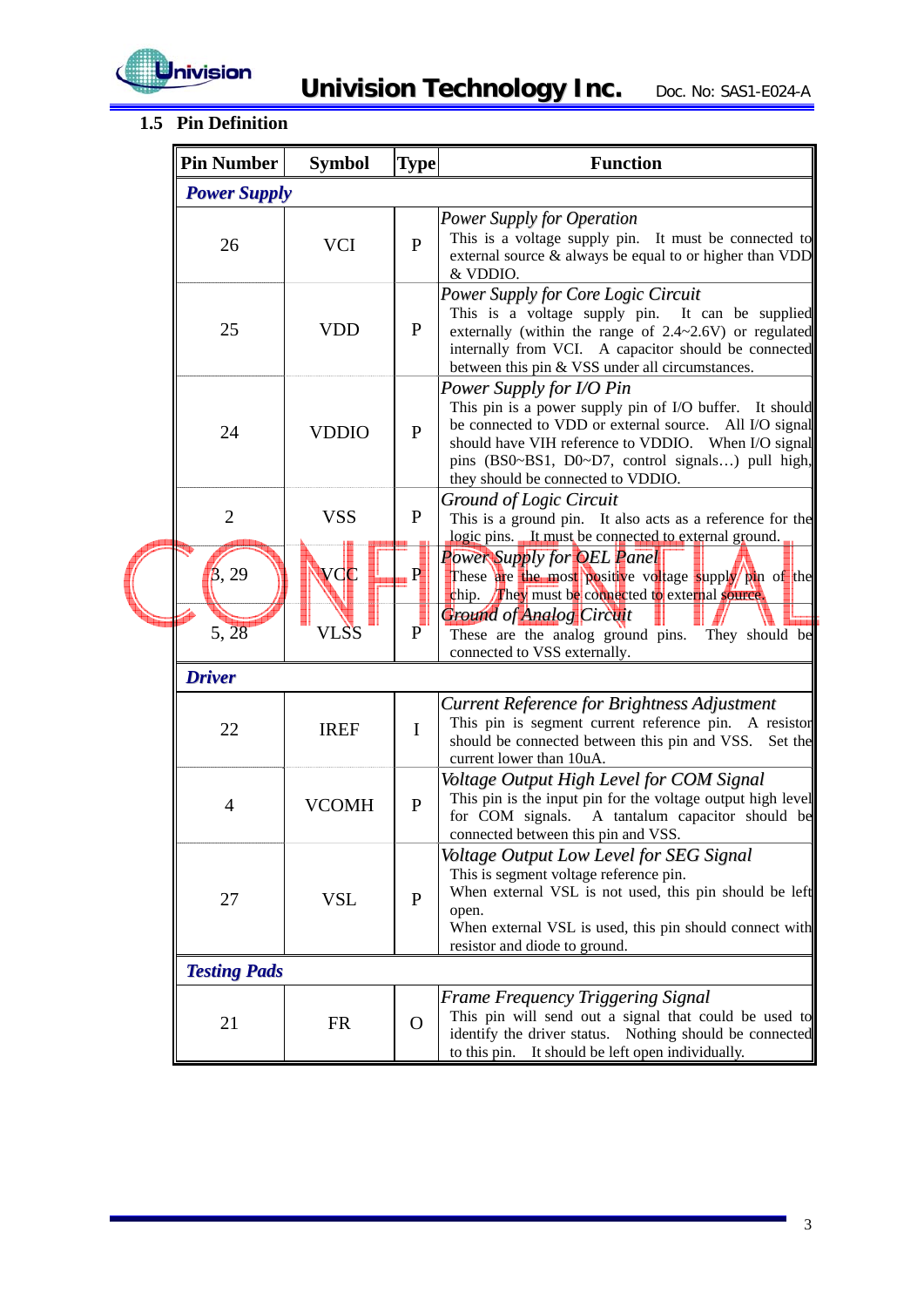

## **1.5 Pin Definition (Continued)**

| <b>Pin Number</b> | <b>Symbol</b>   | $IO$          | <b>Function</b>                                                                                                                                                                                                                                                                                                                                                                                                                                                                                                                                                                                                                                                                                                                                                                                                                                                                   |                   |                              |
|-------------------|-----------------|---------------|-----------------------------------------------------------------------------------------------------------------------------------------------------------------------------------------------------------------------------------------------------------------------------------------------------------------------------------------------------------------------------------------------------------------------------------------------------------------------------------------------------------------------------------------------------------------------------------------------------------------------------------------------------------------------------------------------------------------------------------------------------------------------------------------------------------------------------------------------------------------------------------|-------------------|------------------------------|
| <b>Interface</b>  |                 |               |                                                                                                                                                                                                                                                                                                                                                                                                                                                                                                                                                                                                                                                                                                                                                                                                                                                                                   |                   |                              |
|                   |                 |               | <b>Communicating Protocol Select</b><br>These pins are MCU interface selection input.<br>following table:                                                                                                                                                                                                                                                                                                                                                                                                                                                                                                                                                                                                                                                                                                                                                                         |                   | See the                      |
| 16                | B <sub>S0</sub> | $\mathbf I$   |                                                                                                                                                                                                                                                                                                                                                                                                                                                                                                                                                                                                                                                                                                                                                                                                                                                                                   | B <sub>S0</sub>   | BS1                          |
| 17                | BS1             |               | 3-wire SPI<br>4-wire SPI                                                                                                                                                                                                                                                                                                                                                                                                                                                                                                                                                                                                                                                                                                                                                                                                                                                          | 1<br>$\mathbf{0}$ | $\theta$<br>$\boldsymbol{0}$ |
|                   |                 |               | 8-bit 68XX Parallel                                                                                                                                                                                                                                                                                                                                                                                                                                                                                                                                                                                                                                                                                                                                                                                                                                                               | 1                 | $\mathbf{1}$                 |
|                   |                 |               | 8-bit 80XX Parallel                                                                                                                                                                                                                                                                                                                                                                                                                                                                                                                                                                                                                                                                                                                                                                                                                                                               | $\Omega$          | 1                            |
| 20                | RES#            | $\bf{I}$      | <b>Power Reset for Controller and Driver</b><br>This pin is reset signal input. When the pin is low,<br>initialization of the chip is executed.                                                                                                                                                                                                                                                                                                                                                                                                                                                                                                                                                                                                                                                                                                                                   |                   |                              |
| 19                | CS#             | $\mathbf I$   | <b>Chip Select</b><br>This pin is the chip select input. The chip is enabled for<br>MCU communication only when CS# is pulled low.                                                                                                                                                                                                                                                                                                                                                                                                                                                                                                                                                                                                                                                                                                                                                |                   |                              |
| <b>P</b><br>14    | D/G#<br>E/RD#   | <b>I</b><br>I | Data/Command Control<br>This pin is Data/Command control pin. When the pin is<br>pulled high, the input at D7~D0 is treated as display data.<br>When the pin is pulled low, the input at D7-D0 will be<br>transferred to the command register.<br>relationship to MCU interface signals, please refer to the<br>Timing Characteristics Diagrams.<br>Read/Write Enable or Read<br>This pin is MCU interface input. When interfacing to a<br>68XX-series microprocessor, this pin will be used as the<br>Enable (E) signal. Read/write operation is initiated when<br>this pin is pulled high and the CS# is pulled low.<br>When connecting to an 80XX-microprocessor, this pin<br>receives the Read (RD#) signal. Data read operation is<br>initiated when this pin is pulled low and CS# is pulled<br>low.<br>When serial mode is selected, this pin must be connected<br>to VSS. |                   | For detail                   |
| 15                | R/W#            | $\bf{I}$      | <b>Read/Write Select or Write</b><br>This pin is MCU interface input. When interfacing to a<br>68XX-series microprocessor, this pin will be used as<br>Read/Write (R/W#) selection input.<br>"High" for read mode and pull it to "Low" for write<br>mode.<br>When 80XX interface mode is selected, this pin will be<br>the Write (WR#) input. Data write operation is initiated<br>when this pin is pulled low and the CS# is pulled low.<br>When serial mode is selected, this pin must be connected<br>to VSS.                                                                                                                                                                                                                                                                                                                                                                  |                   | Pull this pin to             |
| $6 - 13$          | D7~D0           | I/O           | Host Data Input/Output Bus<br>These pins are 8-bit bi-directional data bus to be<br>connected to the microprocessor's data bus. When serial<br>mode is selected, D1 will be the serial data input SDIN<br>and D0 will be the serial clock input SCLK.<br>Unused pins must be connected to VSS except for D2 in<br>serial mode.                                                                                                                                                                                                                                                                                                                                                                                                                                                                                                                                                    |                   |                              |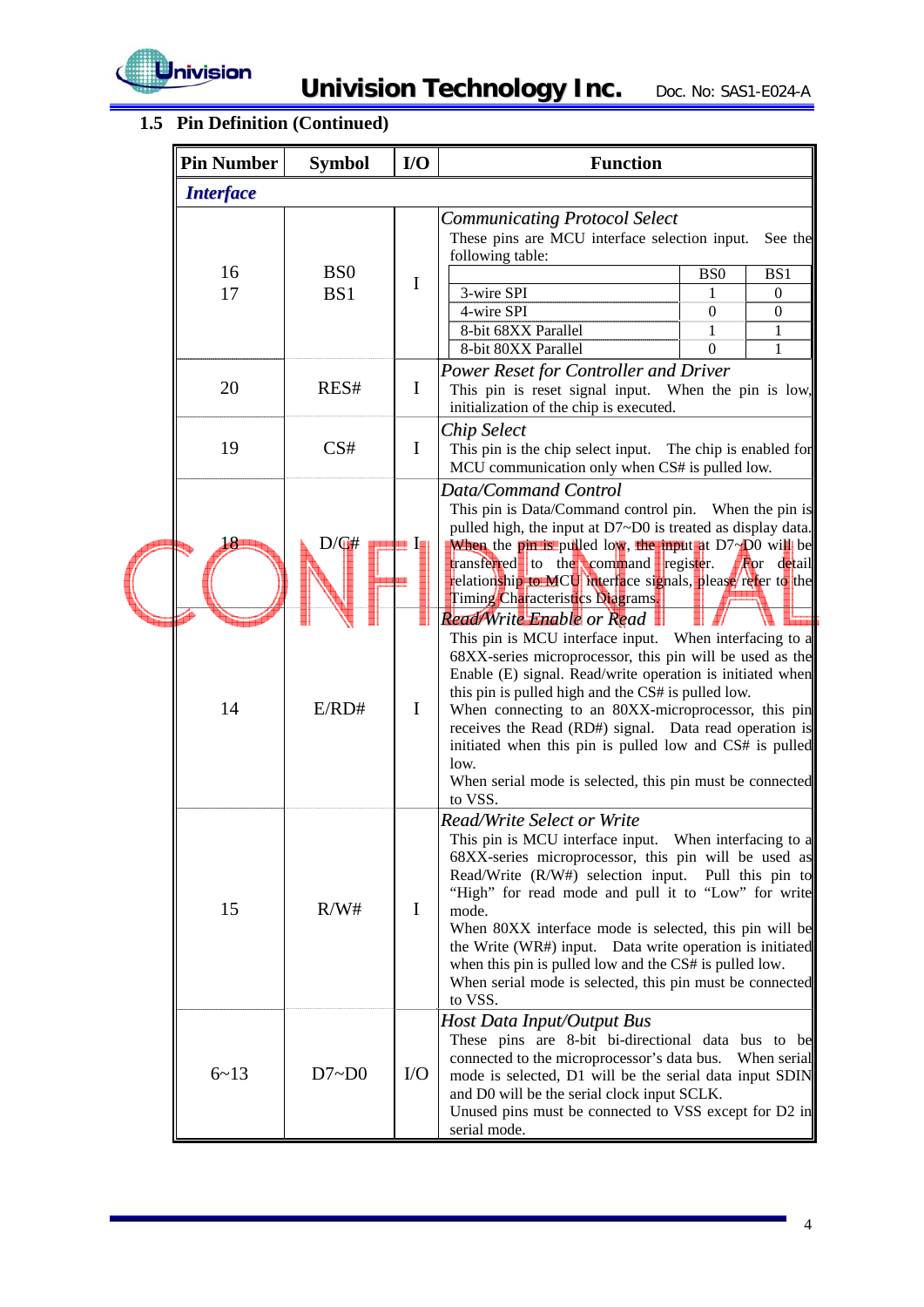

## **1.5 Pin Definition (Continued)**

| <b>Pin Number</b> | <b>Symbol</b> | $U$ | <b>Function</b>                                                                                                                                                                  |
|-------------------|---------------|-----|----------------------------------------------------------------------------------------------------------------------------------------------------------------------------------|
| <b>Reserve</b>    |               |     |                                                                                                                                                                                  |
| 23                | N.C.          |     | <b>Reserved Pin</b><br>The N.C. pin between function pins are reserved for<br>compatible and flexible design.                                                                    |
| 1,30              | N.C. (GND)    |     | <b>Reserved Pin (Supporting Pin)</b><br>The supporting pins can reduce the influences from<br>stresses on the function pins. These pins must be<br>connected to external ground. |

## CONFIDENTIAL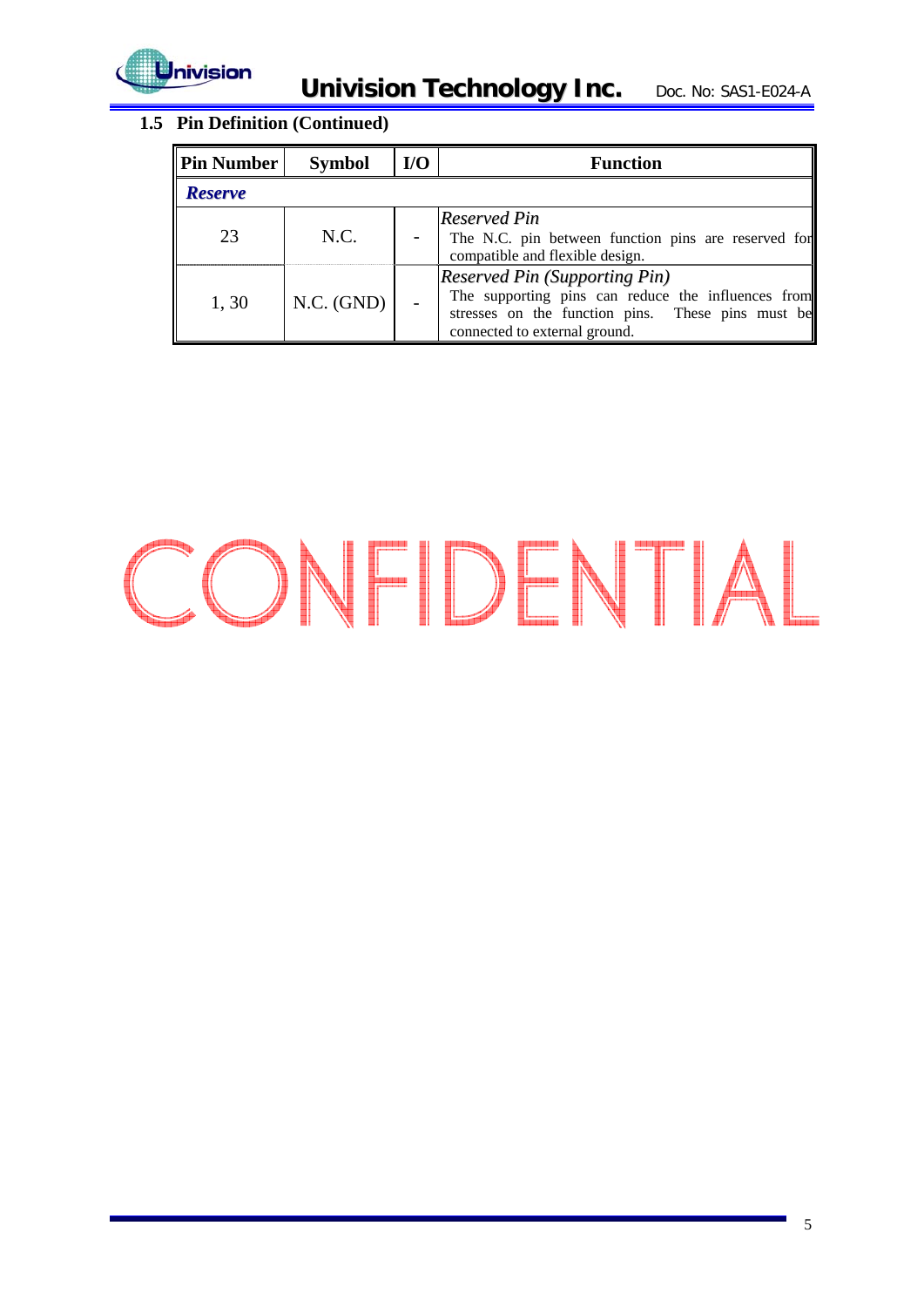

## **1.6 Block Diagram**



MCU Interface Selection: BS0 and BS1 Pins connected to MCU interface: D7~D0, E/RD#, R/W#, D/C#, CS#, and RES#

- C1, C3, C5: 0.1μF
- C2, C4: 4.7μF
- C6: 20μF
- C7:  $1 \mu F$
- C8: 4.7uF / 25V Tantalum Capacitor
- R1: 910k $\Omega$ , R1 = (Voltage at IREF VSS) / IREF
- R2:  $50Ω, 1/4W$
- D1:  $\leq 1.4V, 0.5W$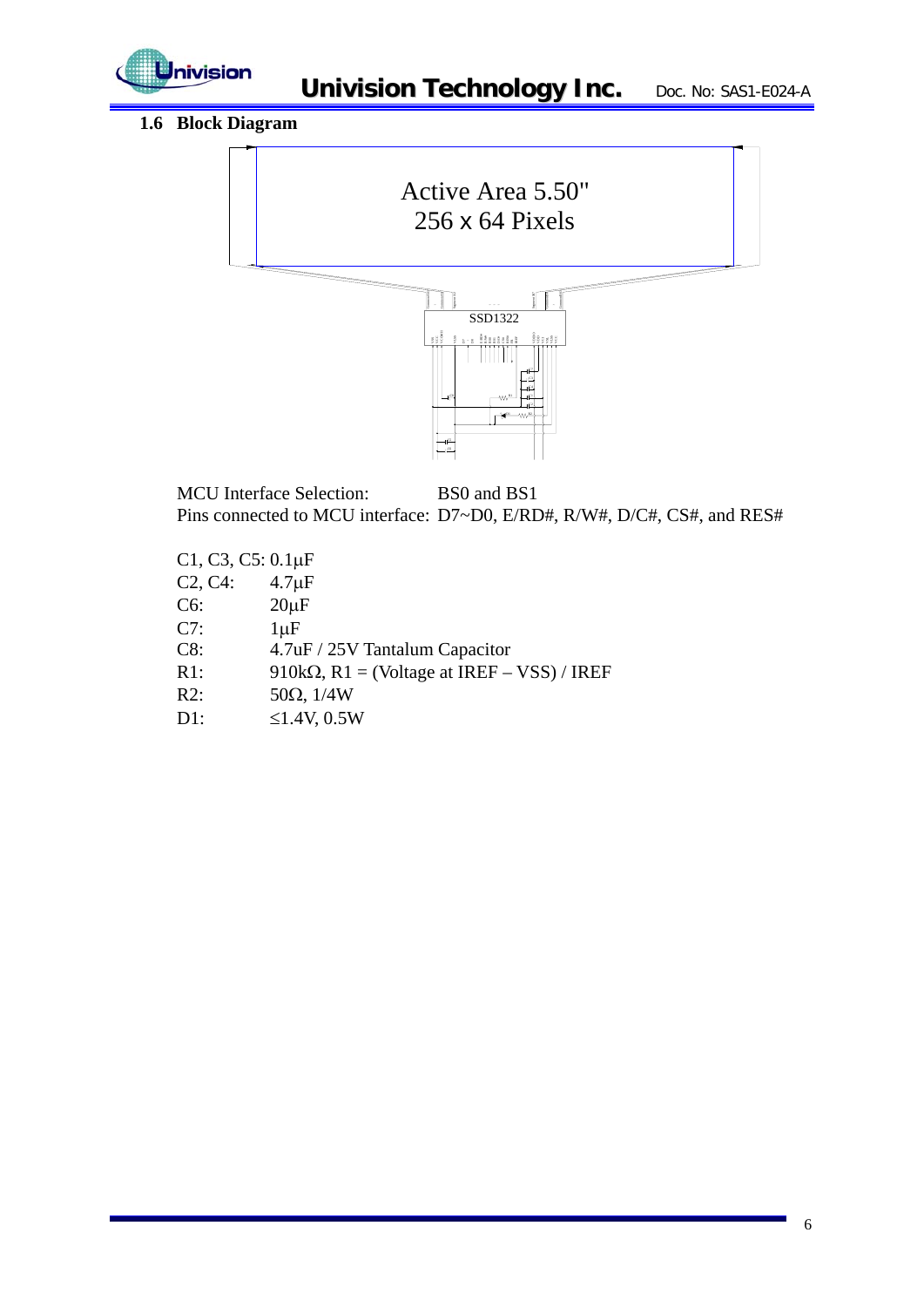



## *2. Absolute Maximum Ratings*

| <b>Parameter</b>                    | <b>Symbol</b>      | Min    | <b>Max</b> | Unit        | <b>Notes</b> |
|-------------------------------------|--------------------|--------|------------|-------------|--------------|
| <b>Supply Voltage for Operation</b> | $\rm V_{CI}$       | $-0.3$ | 4          | V           | 1, 2         |
| Supply Voltage for Logic            | $\rm V_{DD}$       | $-0.5$ | 2.75       |             | 1, 2         |
| Supply Voltage for I/O Pins         | $\rm V_{DDIO}$     | $-0.5$ | $V_{CI}$   | V           | 1, 2         |
| Supply Voltage for Display          | $V_{CC}$           | $-0.5$ | 16         | V           | 1, 2         |
| Operating Current for $V_{CC}$      | $I_{CC}$           |        | 80         | mA          | 1, 2         |
| <b>Operating Temperature</b>        | $T_{OP}$           | $-30$  | 70         | $^{\circ}C$ |              |
| <b>Storage Temperature</b>          | $\mathrm{T_{STG}}$ | $-40$  | 80         | $^{\circ}C$ |              |

Note 1: All the above voltages are on the basis of "VSS =  $0V$ ".

Note 2: When this module is used beyond the above absolute maximum ratings, permanent breakage of the module may occur. Also, for normal operations, it is desirable to use this module under the conditions according to Section 3. "Optics & Electrical Characteristics". If this module is used beyond these conditions, malfunctioning of the module can occur and the reliability of the module may deteriorate.

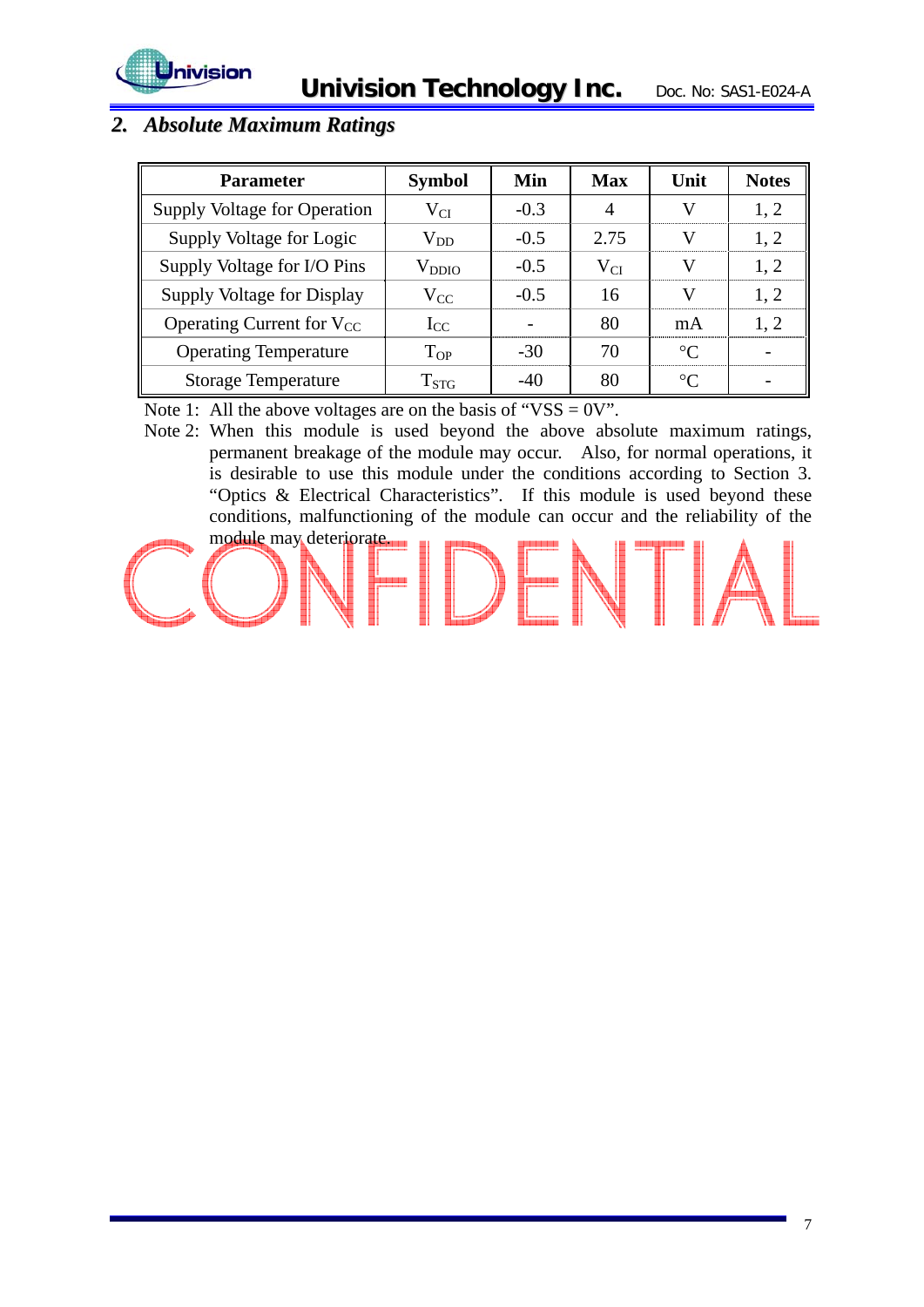

## *3. Optics & Electrical Characteristics*

### **3.1 Optics Characteristics**

| <b>Characteristics</b> | <b>Symbol</b>  | <b>Conditions</b>                 | Min        | Typ     | <b>Max</b> | Unit   |
|------------------------|----------------|-----------------------------------|------------|---------|------------|--------|
| <b>Brightness</b>      | $\rm L_{br}$   | <b>With Polarizer</b><br>(Note 3) | 60         | 80      |            | cd/m   |
| C.I.E. (Green)         | $(\mathbf{x})$ | <b>Without Polarizer</b>          | 0.27       | 0.31    | 0.35       |        |
|                        | (y)            |                                   | 0.58       | 0.62    | 0.66       |        |
| Dark Room Contrast     | CR             |                                   |            | >2000:1 |            |        |
| View Angle             |                |                                   | $>\!\!160$ |         |            | degree |

\* Optical measurement taken at  $V_{CI} = 2.8V$ ,  $V_{CC} = 15V$ .

Software configuration follows Section 4.4 Initialization.

## **3.2 DC Characteristics**

| <b>Characteristics</b>                          | <b>Symbol</b>            | <b>Conditions</b>                                    | Min                   | <b>Typ</b>     | <b>Max</b>            | Unit         |
|-------------------------------------------------|--------------------------|------------------------------------------------------|-----------------------|----------------|-----------------------|--------------|
| Supply Voltage for Operation                    | $\mathbf{V}_{\text{CI}}$ |                                                      | 2.4                   | 2.8            | 3.5 <sub>h</sub>      |              |
| Supply Voltage for Logic                        | $V_{\rm DD}$             |                                                      | 2,4                   | 2.5            | $25^{\circ}$          |              |
| Supply Voltage for NO Pins                      | V <sub>DpIQ</sub>        |                                                      | 155                   | 1.8            | $V_{\rm C1}$          |              |
| Supply Voltage for Display                      | $V_{\rm CC}$             | Note 3                                               | 14.5                  | 15             | $\frac{1}{5.5}$       |              |
| High Level Input                                | V <sub>IH</sub>          |                                                      | $0.8 \times V_{DDIO}$ |                | $V_{DDIO}$            | V            |
| Low Level Input                                 | $V_{IL}$                 |                                                      | $\theta$              | $\overline{a}$ | $0.2 \times V_{DDIO}$ | V            |
| <b>High Level Output</b>                        | $V_{OH}$                 | $I_{out} = 100 \mu A$ , 3.3MHz $0.9 \times V_{DDIO}$ |                       |                | $V_{DDIO}$            | V            |
| Low Level Output                                | $V_{OL}$                 | $I_{out} = 100\mu A$ , 3.3MHz                        | $\overline{0}$        |                | $0.1 \times V_{DDIO}$ | $\mathbf{V}$ |
| Operating Current for V <sub>CI</sub>           | $I_{CI}$                 |                                                      |                       | 1.8            | 2.25                  | mA           |
| Operating Current for $V_{CC}$                  | $I_{CC}$                 | Note 4                                               |                       | 39.8           | 49.8                  | mA           |
|                                                 |                          | Note 5                                               |                       | 64.0           | 80.0                  | mA           |
| Sleep Mode Current for $V_{CI}$                 | $ICI$ sleep              |                                                      |                       | 1              | 5                     | $\mu A$      |
| Sleep Mode Current for $V_{CC}$ $I_{CC, SLEEP}$ |                          |                                                      |                       | 1              | 5                     | $\mu A$      |

Note 3: Brightness  $(L_{br})$  and Supply Voltage for Display (V<sub>CC</sub>) are subject to the change of the panel characteristics and the customer's request.

Note 4:  $V_{CI} = 2.8V$ ,  $V_{CC} = 15V$ , 50% Display Area Turn on.

Note 5:  $V_{CI} = 2.8V$ ,  $V_{CC} = 15V$ , 100% Display Area Turn on.

\* Software configuration follows Section 4.4 Initialization.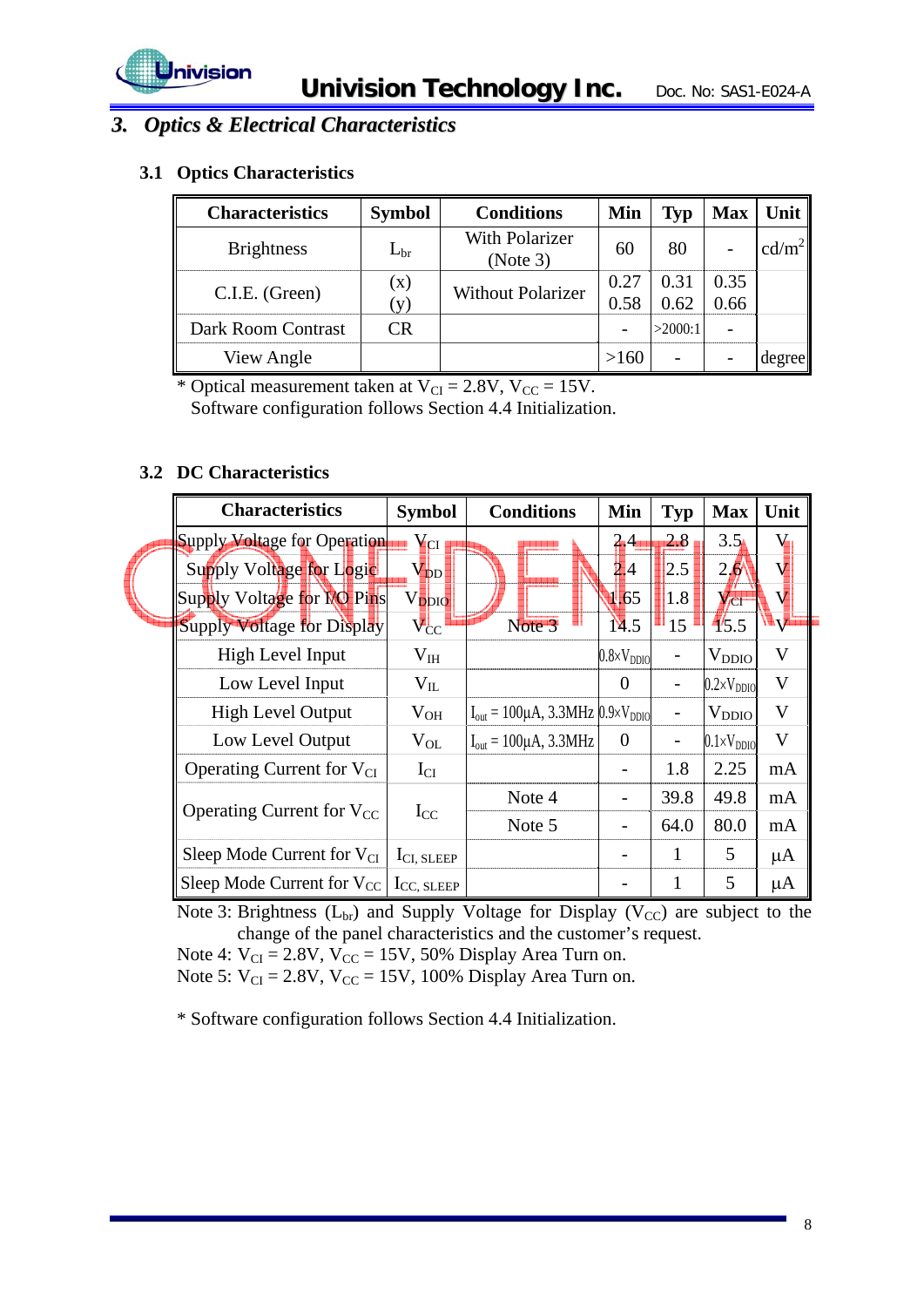

## **3.3 AC Characteristics**

3.3.1 68XX-Series MPU Parallel Interface Timing Characteristics:

| <b>Symbol</b>                | <b>Description</b>                                                                      | Min      | <b>Max</b>     | Unit          |
|------------------------------|-----------------------------------------------------------------------------------------|----------|----------------|---------------|
| $t_{cycle}$                  | Clock Cycle Time                                                                        | 300      |                | <sub>ns</sub> |
| $t_{AS}$                     | <b>Address Setup Time</b>                                                               | 10       |                | <sub>ns</sub> |
| $t_{\rm AH}$                 | Address Hold Time                                                                       | $\theta$ |                | <sub>ns</sub> |
| $t_{DSW}$                    | Write Data Setup Time                                                                   | 40       |                | <sub>ns</sub> |
| t <sub>DHW</sub>             | Write Data Hold Time                                                                    | 7        |                | ns            |
| $t_{\rm DHR}$                | Read Data Hold Time                                                                     | 20       |                | <sub>ns</sub> |
| $t_{OH}$                     | <b>Output Disable Time</b>                                                              |          | 70             | ns            |
| $t_{ACC}$                    | <b>Access Time</b>                                                                      |          | 140            | <sub>ns</sub> |
|                              | Chip Select Low Pulse Width (Read)                                                      | 120      |                |               |
| $\mathrm{PW}_{\mathrm{CSL}}$ | Chip Select Low Pulse Width (Write)                                                     | 60       |                | ns            |
|                              | Chip Select High Pulse Width (Read)                                                     | 60       |                |               |
| $PW_{\rm CSH}$               | Chip Select High Pulse Width (Write)                                                    | 60       |                | ns            |
| $t_{R}$                      | <b>Rise Time</b>                                                                        |          | $\parallel$ 15 | ns            |
| $t_F$                        | <b>Fall Time</b>                                                                        |          | 15,            | ns            |
|                              | * $(V_{DD} - V_{SS} = 2.4V$ to 2.6V, $V_{DDIO} = 1.6V$ , $V_{CI} = 2.8V$ , $T_a = 25°C$ |          |                |               |

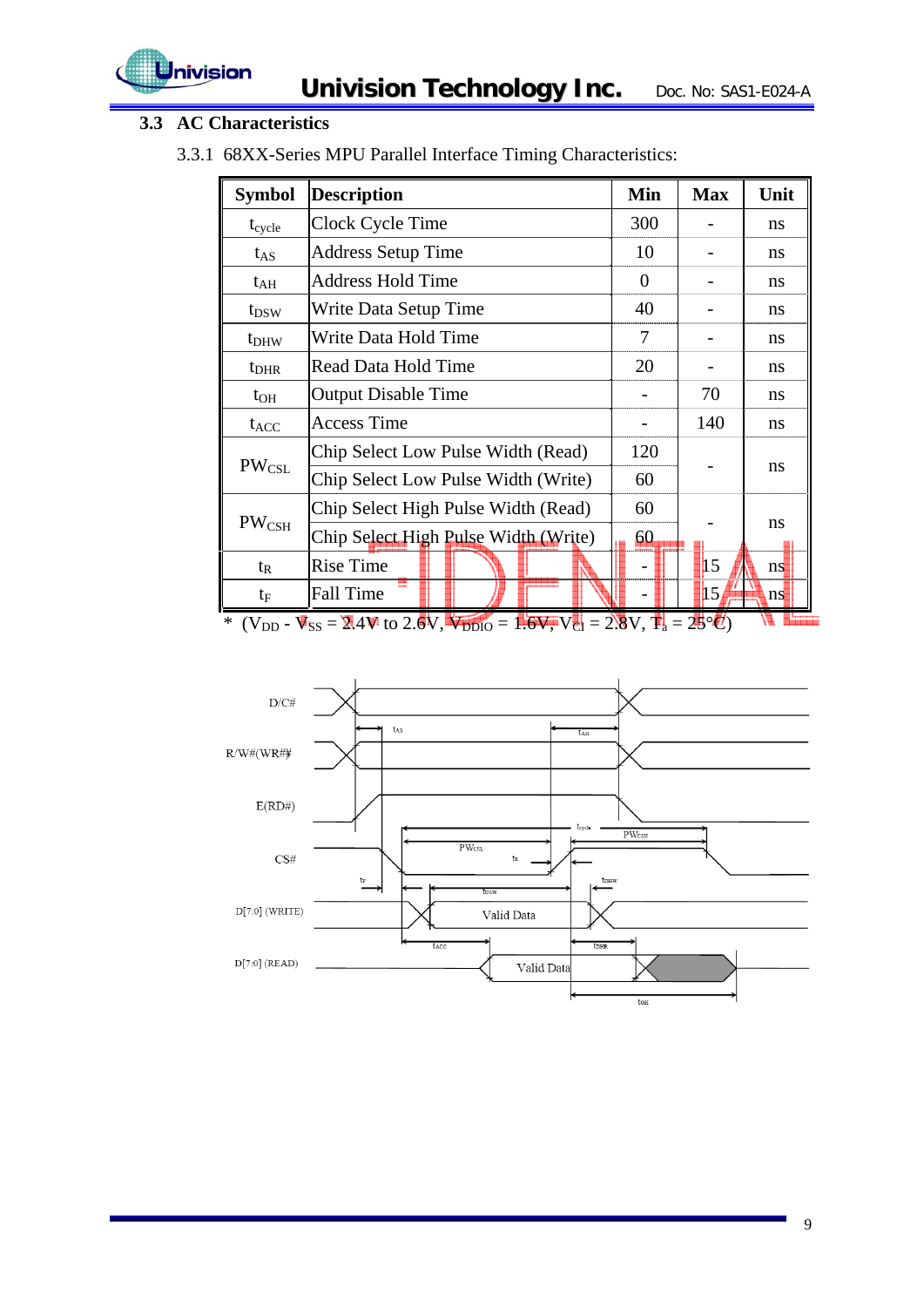

**Univision Technology Inc.** Doc. No: SAS1-E024-A

| <b>Symbol</b>                 | <b>Description</b>                   | Min              | <b>Max</b> | Unit |
|-------------------------------|--------------------------------------|------------------|------------|------|
| $t_{cycle}$                   | Clock Cycle Time                     | 300              |            | ns   |
| $t_{AS}$                      | <b>Address Setup Time</b>            | 10               |            | ns   |
| $t_{\rm AH}$                  | <b>Address Hold Time</b>             | $\theta$         |            | ns   |
| t <sub>DSW</sub>              | Write Data Setup Time                | 40               |            | ns   |
| $t_{DHW}$                     | Write Data Hold Time                 | 7                |            | ns   |
| $t_{\rm DHR}$                 | Read Data Hold Time                  | 20               |            | ns   |
| $t_{OH}$                      | <b>Output Disable Time</b>           |                  | 70         | ns   |
| $t_{ACC}$                     | <b>Access Time</b>                   |                  | 140        | ns   |
| t <sub>pwLR</sub>             | <b>Read Low Time</b>                 | 150              |            | ns   |
| t <sub>PWLW</sub>             | <b>Write Low Time</b>                | 60               |            | ns   |
| t <sub>pwHR</sub>             | Read High Time                       | 60               |            | ns   |
| t <sub>pw</sub> <sub>Hw</sub> | Write High Time                      | 60               |            | ns   |
| $t_{\rm CS}$                  | Chip Select Setup Time               | $\boldsymbol{0}$ |            | ns   |
| tcsN                          | Chip Select Hold Time to Read Signal | $\overline{0}$   |            | ns   |
| $t_{CS}$                      | Chip Select Hold Time                | 20               |            | ns   |
| $1\overline{\text{R}}$        | <b>Rise Time</b>                     |                  | 14         | 'ns  |
| $t_F$                         | Fall Time                            |                  | 15         | ns   |

3.3.2 80XX-Series MPU Parallel Interface Timing Characteristics:

\* (V<sub>DD</sub> - V<sub>SS</sub> = 2.4V to 2.6V, V<sub>DDIO</sub> = 1.6V, V<sub>CI</sub> = 2.8V, T<sub>a</sub> = 25<sup>o</sup>C)

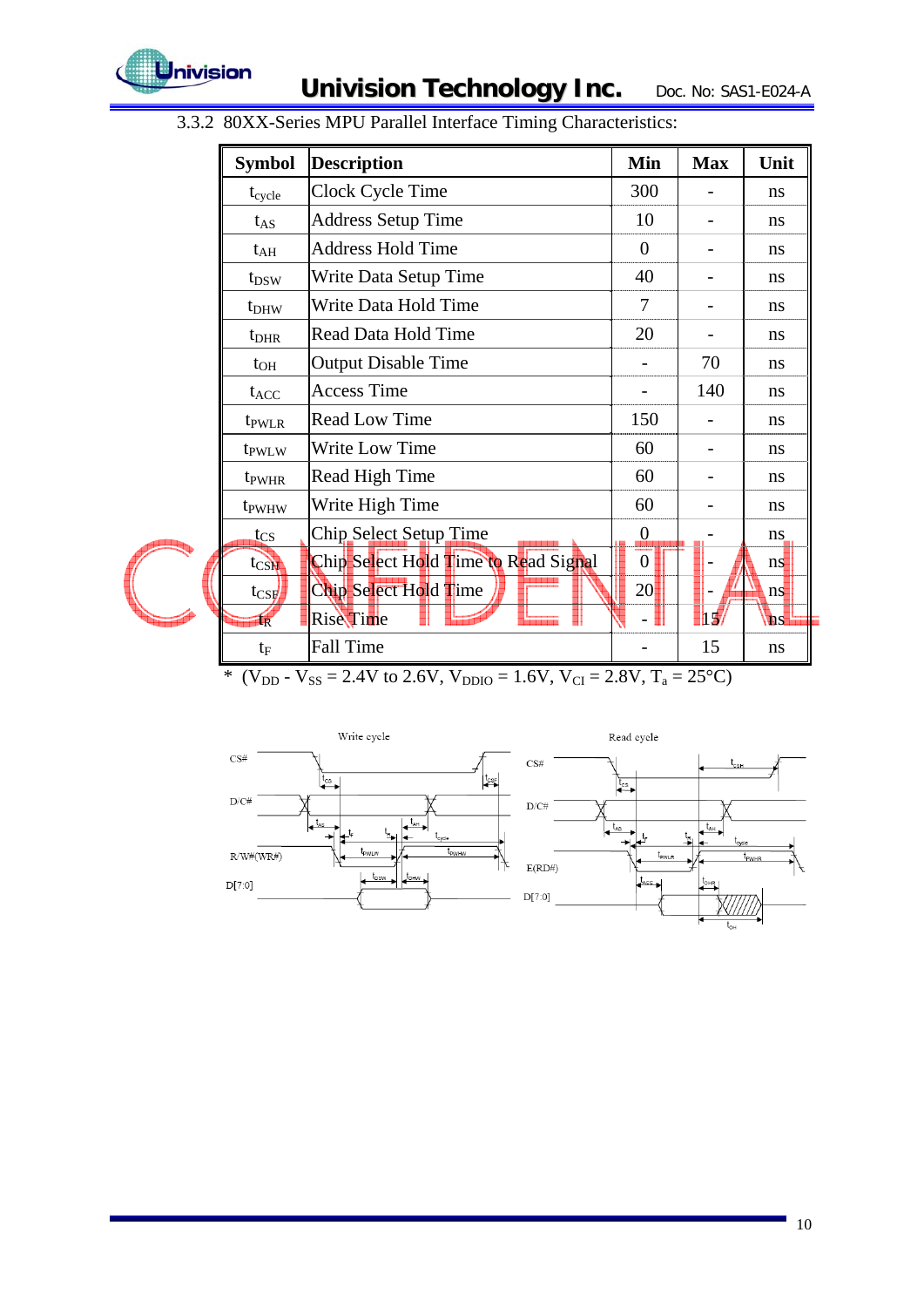

| <b>Symbol</b>    | <b>Description</b>        | Min | <b>Max</b> | Unit |
|------------------|---------------------------|-----|------------|------|
| $t_{cycle}$      | Clock Cycle Time          | 100 |            | ns   |
| $t_{AS}$         | <b>Address Setup Time</b> | 15  |            | ns   |
| $t_{\rm AH}$     | <b>Address Hold Time</b>  | 15  |            | ns   |
| $t_{CSS}$        | Chip Select Setup Time    | 20  |            | ns   |
| $t_{\rm CSH}$    | Chip Select Hold Time     | 10  |            | ns   |
| t <sub>DSW</sub> | Write Data Setup Time     | 15  |            | ns   |
| t <sub>DHW</sub> | Write Data Hold Time      | 15  |            | ns   |
| $t_{CLKL}$       | <b>Clock Low Time</b>     | 20  |            | ns   |
| $t_{CLKH}$       | Clock High Time           | 20  |            | ns   |
| $t_{R}$          | <b>Rise Time</b>          |     | 15         | ns   |
| $t_{\rm F}$      | <b>Fall Time</b>          |     | 15         | ns   |

3.3.3 Serial Interface Timing Characteristics: (4-wire SPI)

\* (V<sub>DD</sub> - V<sub>SS</sub> = 2.4V to 2.6V, V<sub>DDIO</sub> = 1.6V, V<sub>CI</sub> = 2.8V, T<sub>a</sub> = 25<sup>o</sup>C)



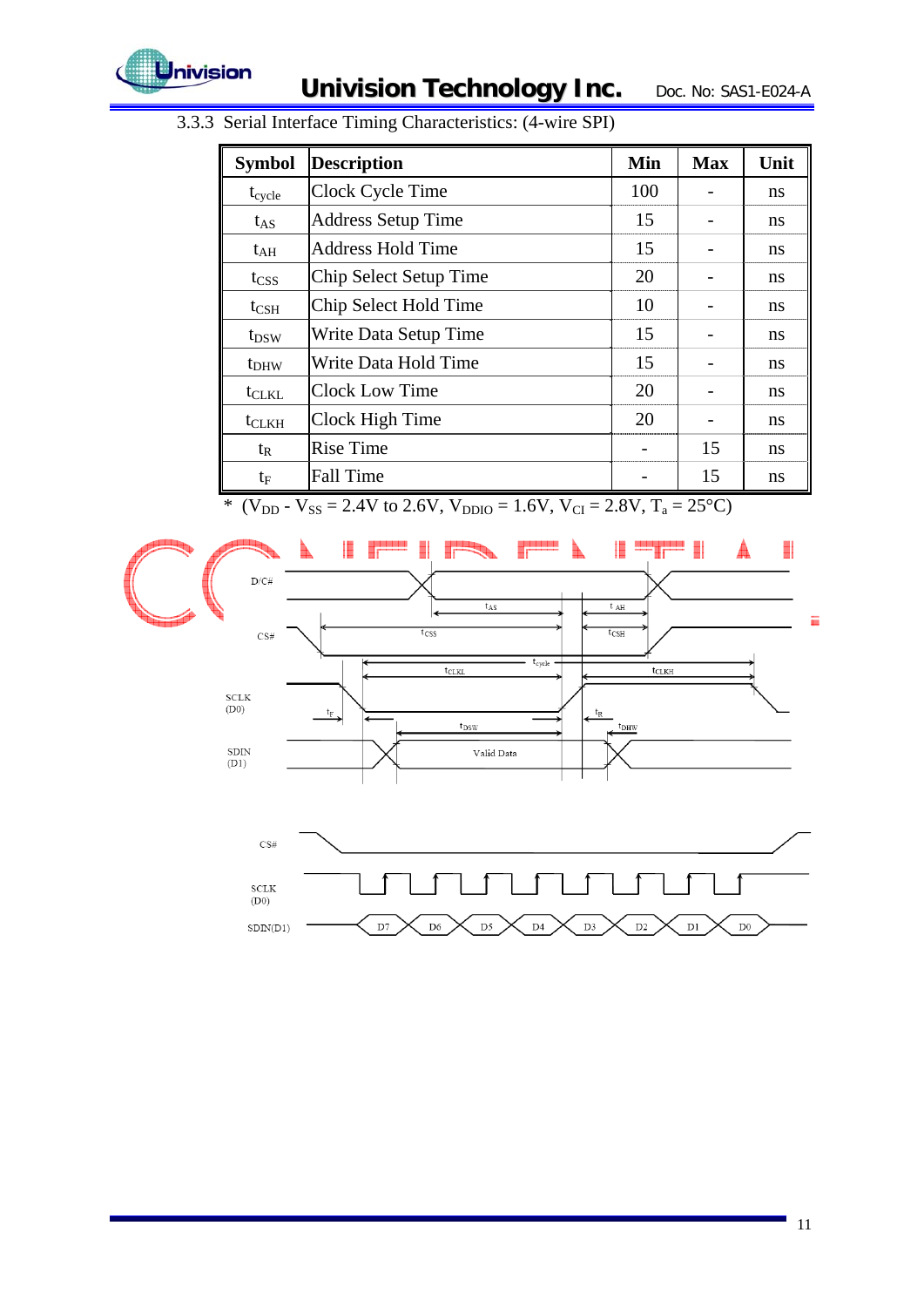

| <b>Symbol</b>    | <b>Description</b>        | Min | <b>Max</b> | Unit |
|------------------|---------------------------|-----|------------|------|
| $t_{\rm cycle}$  | Clock Cycle Time          | 100 |            | ns   |
| $t_{AS}$         | <b>Address Setup Time</b> | 15  |            | ns   |
| $t_{\rm AH}$     | <b>Address Hold Time</b>  | 15  |            | ns   |
| tcss             | Chip Select Setup Time    | 20  |            | ns   |
| $t_{\rm CSH}$    | Chip Select Hold Time     | 10  |            | ns   |
| $t_{DSW}$        | Write Data Setup Time     | 15  |            | ns   |
| t <sub>DHW</sub> | Write Data Hold Time      | 15  |            | ns   |
| $t_{CLKL}$       | Clock Low Time            | 20  |            | ns   |
| $t_{CLKH}$       | Clock High Time           | 20  |            | ns   |
| $t_{R}$          | <b>Rise Time</b>          |     | 15         | ns   |
| $t_{\rm F}$      | <b>Fall Time</b>          |     | 15         | ns   |

3.3.4 Serial Interface Timing Characteristics: (3-wire SPI)

\* (V<sub>DD</sub> - V<sub>SS</sub> = 2.4V to 2.6V, V<sub>DDIO</sub> = 1.6V, V<sub>CI</sub> = 2.8V, T<sub>a</sub> = 25<sup>o</sup>C)

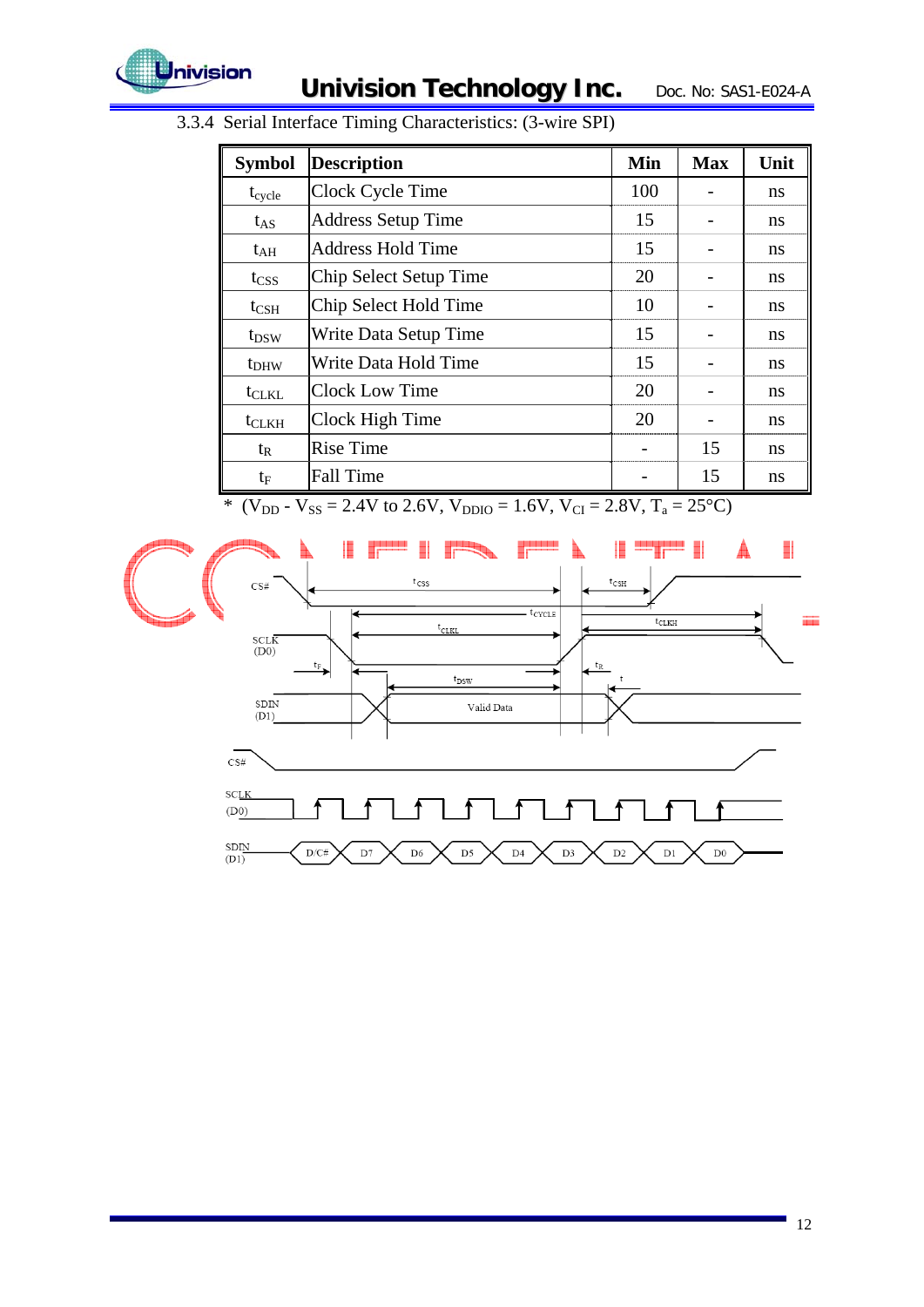

## *4. Functional Specification*

#### **4.1. Commands**

Refer to the Technical Manual for the SSD1322

#### **4.2 Power down and Power up Sequence**

To protect OEL panel and extend the panel life time, the driver IC power up/down routine should include a delay period between high voltage and low voltage power sources during turn on/off. It gives the OEL panel enough time to complete the action of charge and discharge before/after the operation.

4.2.1 Power up Sequence:



#### **4.3 Reset Circuit**

When RES# input is low, the chip is initialized with the following status:

- 1. Display is OFF
- 2. 480×128 Display Mode
- 3. Normal segment and display data column and row address mapping (SEG0 mapped to column address 00h and COM0 mapped to row address 00h)
- 4. Display start line is set at display RAM address 0
- 5. Column address counter is set at 0
- 6. Normal scan direction of the COM outputs
- 7. Contrast control registers is set at 7Fh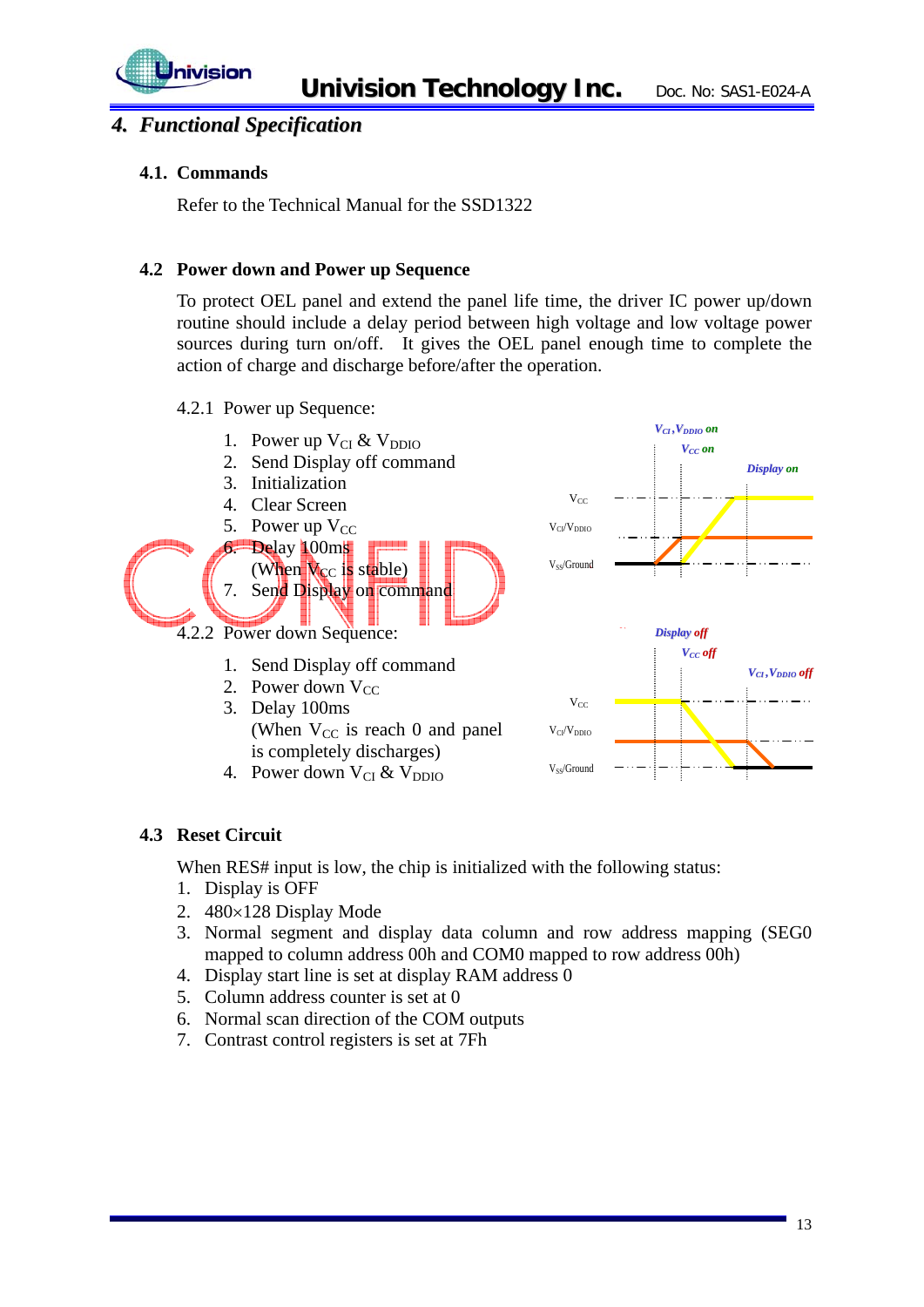

## **4.4 Actual Application Example**

Command usage and explanation of an actual example

<Initialization>



If the noise is accidentally occurred at the displaying window during the operation, please reset the display in order to recover the display function.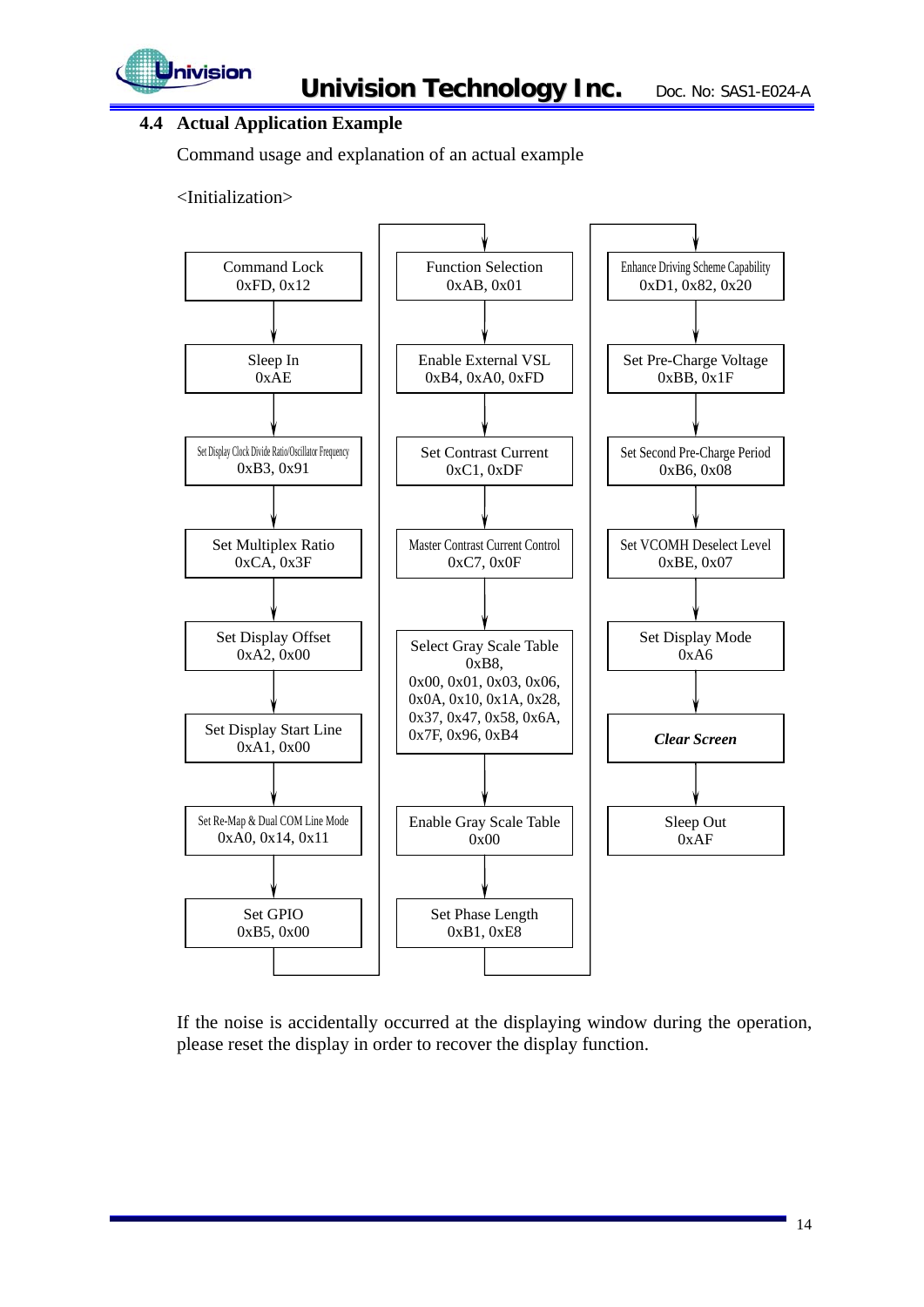

## *5. Reliability*

#### **5.1 Contents of Reliability Tests**

| <b>Item</b>                              | <b>Conditions</b>                                                             | Criteria        |  |
|------------------------------------------|-------------------------------------------------------------------------------|-----------------|--|
| <b>High Temperature Operation</b>        | $70^{\circ}$ C, 240 hrs                                                       |                 |  |
| Low Temperature Operation                | $-30^{\circ}$ C, 240 hrs                                                      |                 |  |
| <b>High Temperature Storage</b>          | 80°C, 240 hrs                                                                 | The operational |  |
| Low Temperature Storage                  | $-40^{\circ}$ C, 240 hrs                                                      | functions work. |  |
| <b>High Temperature/Humidity Storage</b> | 60°C, 90% RH, 120 hrs                                                         |                 |  |
| Thermal Shock                            | $-40^{\circ}$ C $\Leftrightarrow$ 85 $^{\circ}$ C, 24 cycles<br>60 mins dwell |                 |  |

\* The samples used for the above tests do not include polarizer.

\* No moisture condensation is observed during tests.

### **5.2 Lifetime**



Note 6: The average operating lifetime at room temperature is estimated by the accelerated operation at high temperature conditions.

#### **5.3 Failure Check Standard**

After the completion of the described reliability test, the samples were left at room temperature for 2 hrs prior to conducting the failure test at 23±5°C; 55±15% RH.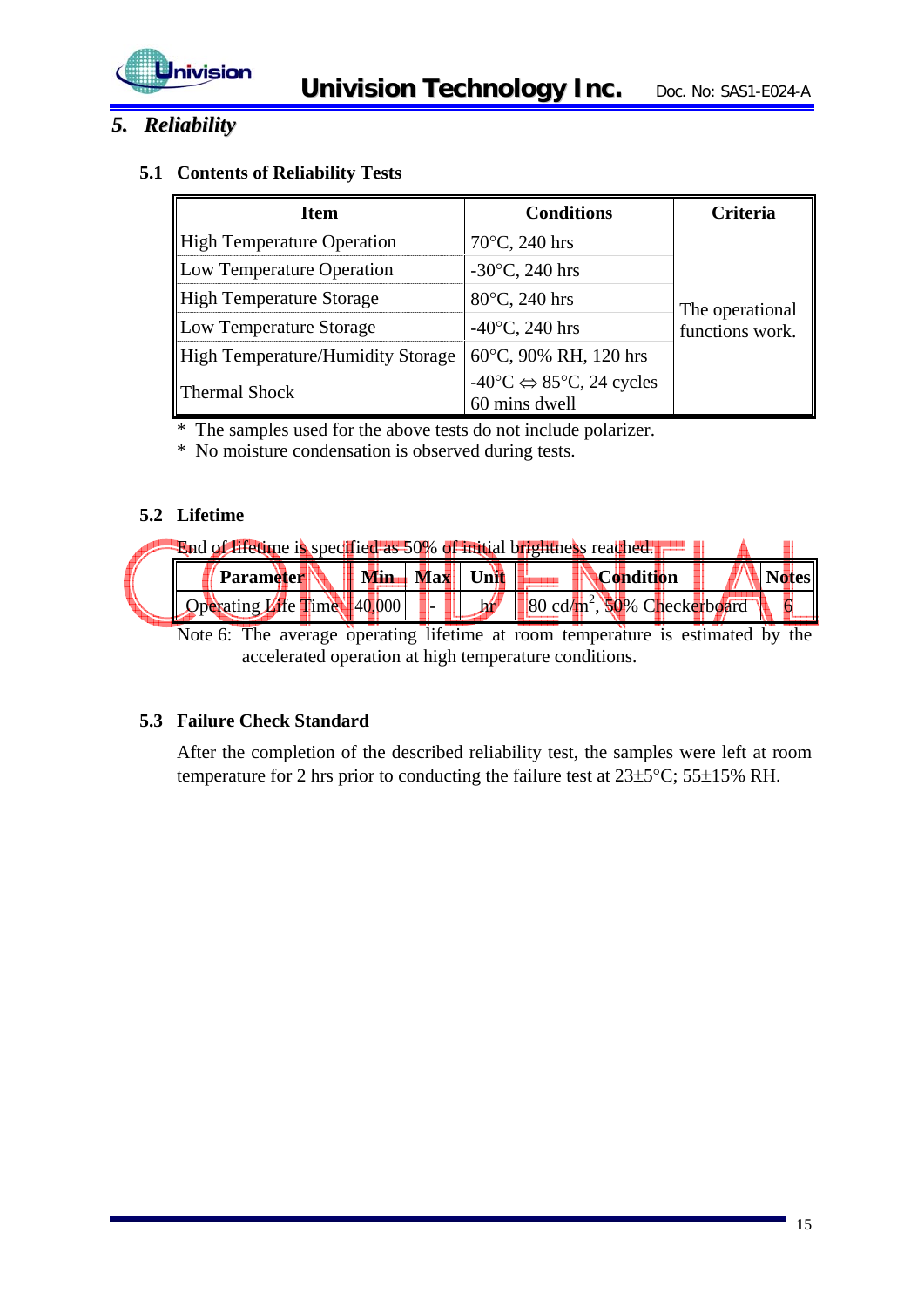

## *6. Outgoing Quality Control Specifications*

## **6.1 Environment Required**

Customer's test & measurement are required to be conducted under the following conditions:

| Temperature:                                                  | $23 \pm 5$ °C   |
|---------------------------------------------------------------|-----------------|
| Humidity:                                                     | $55 \pm 15$ %RH |
| <b>Fluorescent Lamp:</b>                                      | 30W             |
| Distance between the Panel $&$ Lamp:                          | $\geq 50$ cm    |
| Distance between the Panel $&$ Eyes of the Inspector:         | $\geq 30$ cm    |
| Finger glove (or finger cover) must be worn by the inspector. |                 |
| Inspection table or jig must be anti-electrostatic.           |                 |

### **6.2 Sampling Plan**

Level II, Normal Inspection, Single Sampling, MIL-STD-105E

| <b>63 Criteria &amp; Acceptable Quality Level</b> |  |                                         |  |
|---------------------------------------------------|--|-----------------------------------------|--|
| Partition                                         |  |                                         |  |
|                                                   |  | Defects in Pattern Check (Display On)   |  |
| Minor                                             |  | Defects in Cosmetic Check (Display Off) |  |

#### 6.3.1 Cosmetic Check (Display Off) in Non-Active Area

| <b>Check Item</b>                | <b>Classification</b> | <b>Criteria</b>                                                                      |
|----------------------------------|-----------------------|--------------------------------------------------------------------------------------|
| Panel<br><b>General Chipping</b> | Minor                 | $X > 10$ mm (Along with Edge)<br>$Y > 1.5$ mm (Perpendicular to edge)<br>Y<br>X<br>Y |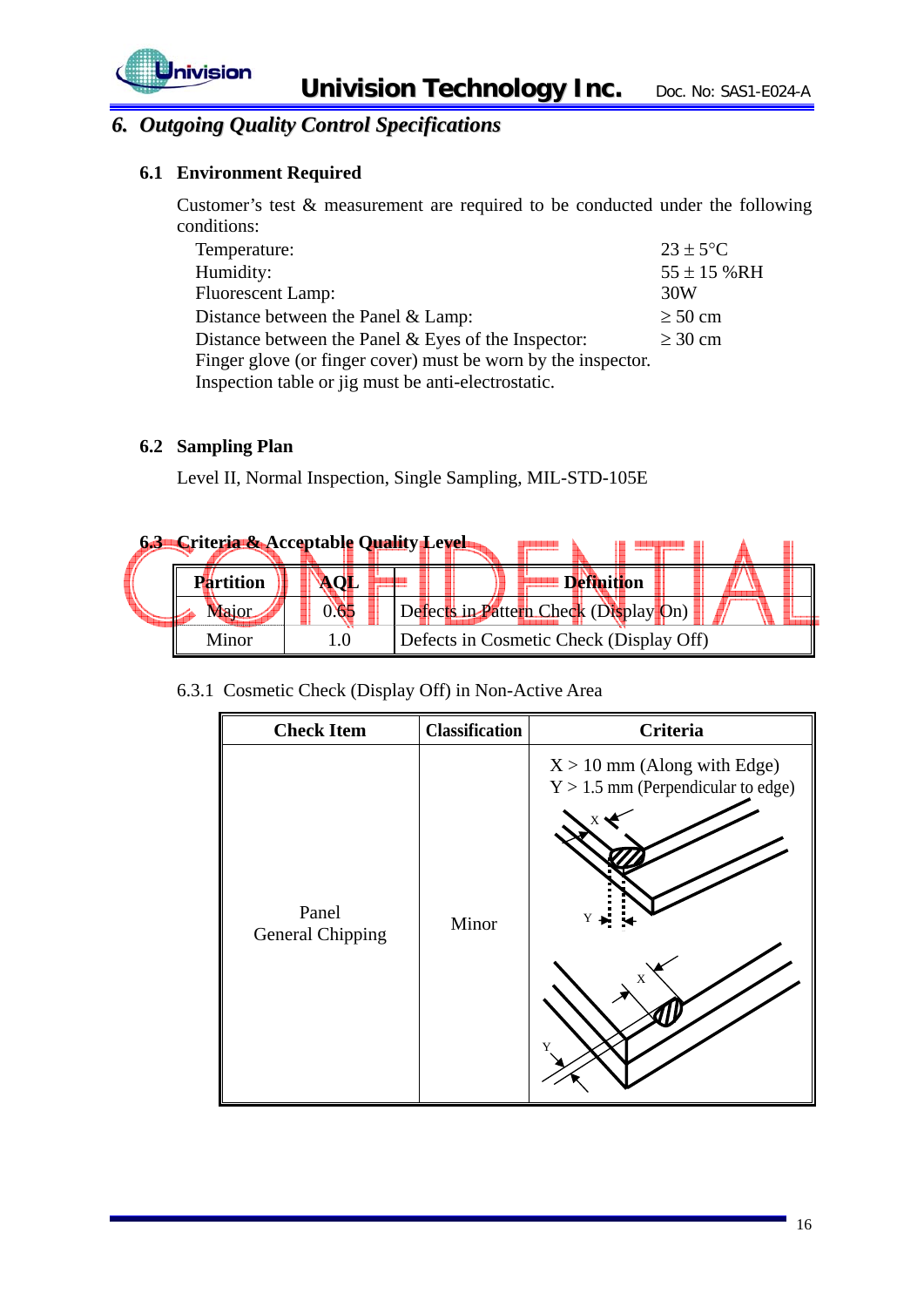

|  | <b>Check Item</b>                                                                              | <b>Classification</b> | <b>Criteria</b>                          |
|--|------------------------------------------------------------------------------------------------|-----------------------|------------------------------------------|
|  | Panel Crack                                                                                    | Minor                 | Any crack is not allowable.              |
|  | <b>Cupper Exposed</b><br>(Even Pin or Film)                                                    | Minor                 | Not Allowable by Naked Eye<br>Inspection |
|  | Film or Trace Damage<br>Glue or Contamination<br>on Pin<br>(Couldn't Be Removed<br>by Alcohol) | Minor<br>Minor        |                                          |
|  | <b>Terminal Lead Prober</b><br>Mark                                                            | Acceptable            |                                          |
|  | Ink Marking on Back<br>Side of panel<br>(Exclude on Film)                                      | Acceptable            | Ignore for Any                           |

6.3.1 Cosmetic Check (Display Off) in Non-Active Area (Continued)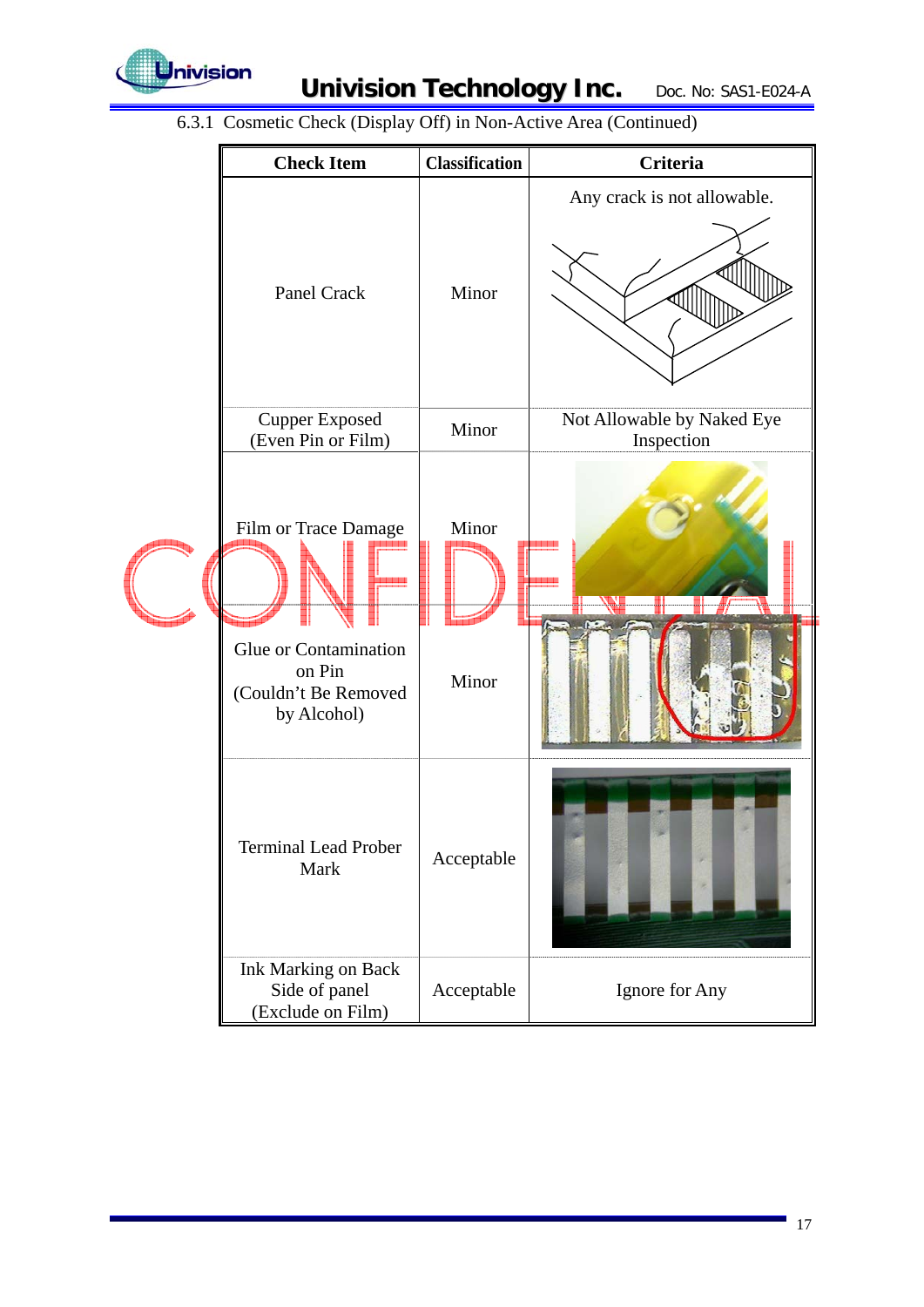

6.3.2 Cosmetic Check (Display Off) in Active Area

It is recommended to execute in clear room environment (class 10k) if actual in necessary.

| <b>Check Item</b>                                                   | <b>Classification</b> | Criteria                                                                              |            |
|---------------------------------------------------------------------|-----------------------|---------------------------------------------------------------------------------------|------------|
| Any Dirt & Scratch on<br>Polarizer's Protective Film                | Acceptable            | Ignore for not Affect the<br>Polarizer                                                |            |
| Scratches, Fiber, Line-Shape                                        |                       | $W \leq 0.1$                                                                          | Ignore     |
| Defect                                                              | Minor                 | $W > 0.1, L \le 2$                                                                    | $n \leq 1$ |
| (On Polarizer)                                                      |                       | L > 2                                                                                 | $n = 0$    |
| Dirt, Black Spot, Foreign                                           |                       | $\Phi \leq 0.1$                                                                       | Ignore     |
| Material,                                                           | Minor                 | $0.1 < \Phi \leq 0.25$                                                                | $n \leq 1$ |
| (On Polarizer)                                                      |                       | $0.25 < \Phi$                                                                         | $n = 0$    |
| Dent, Bubbles, White spot<br>(Any Transparent Spot on<br>Polarizer) | Minor                 | $\Phi \leq 0.5$<br>$\rightarrow$ Ignore if no Influence on<br>Display<br>$0.5 < \Phi$ | $n = 0$    |
| Fingerprint, Flow Mark<br>(On Polarizer)                            | Minor                 | Not Allowable                                                                         |            |
| *<br>Protective film should not be tear off when cosmetic check.    |                       |                                                                                       |            |

- \*\* Definition of W & L &  $\Phi$  (Unit: mm):  $\Phi = (a + b)/2$ 
	-

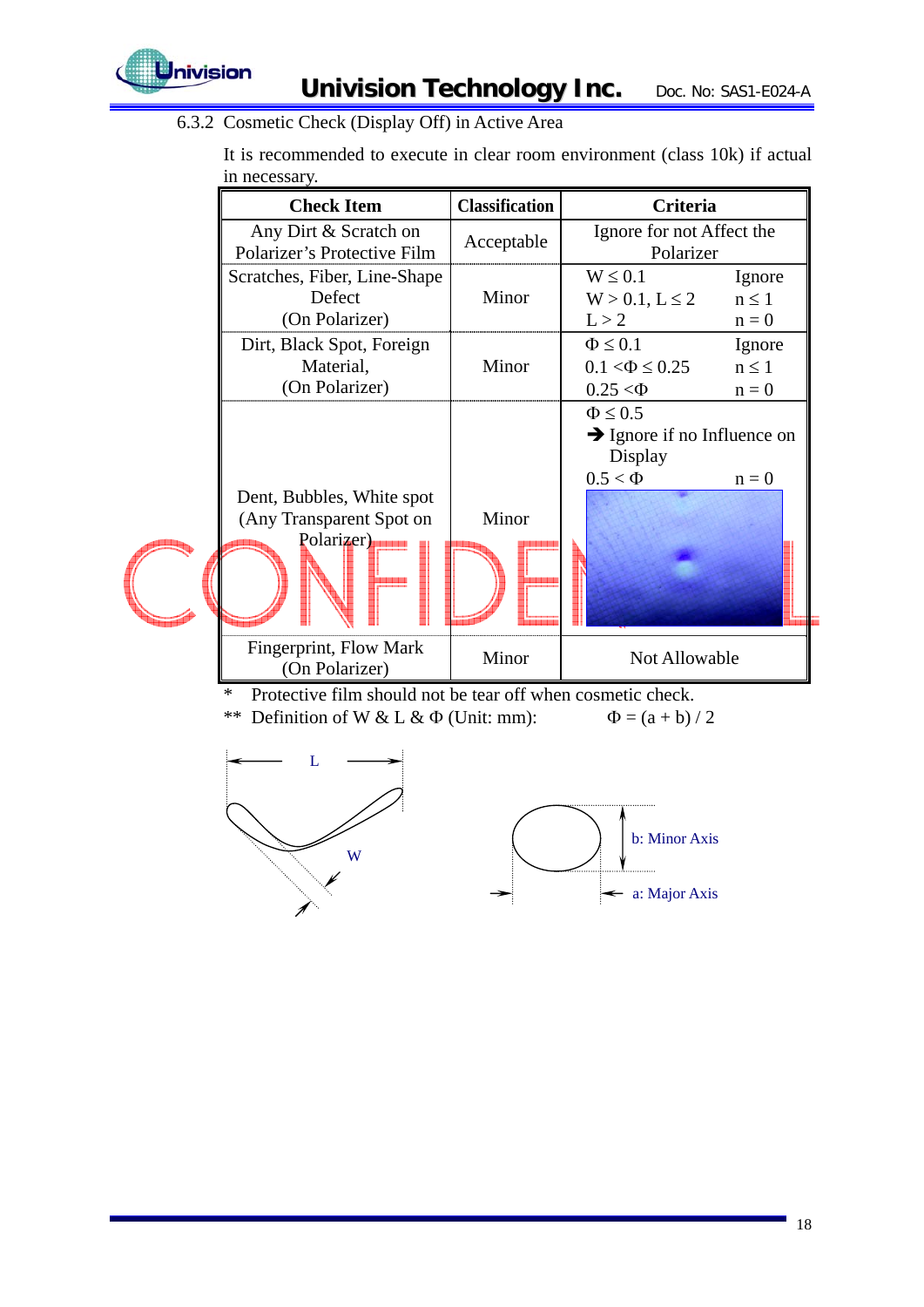

6.3.3 Pattern Check (Display On) in Active Area

| <b>Check Item</b> | <b>Classification</b> | <b>Criteria</b> |
|-------------------|-----------------------|-----------------|
| No Display        | Major                 |                 |
| Missing Line      | Major                 |                 |
| Pixel Short       | Major                 | N               |
| Darker Pixel      | Major                 |                 |
| Wrong Display     | Major                 |                 |
| Un-uniform        | Major                 |                 |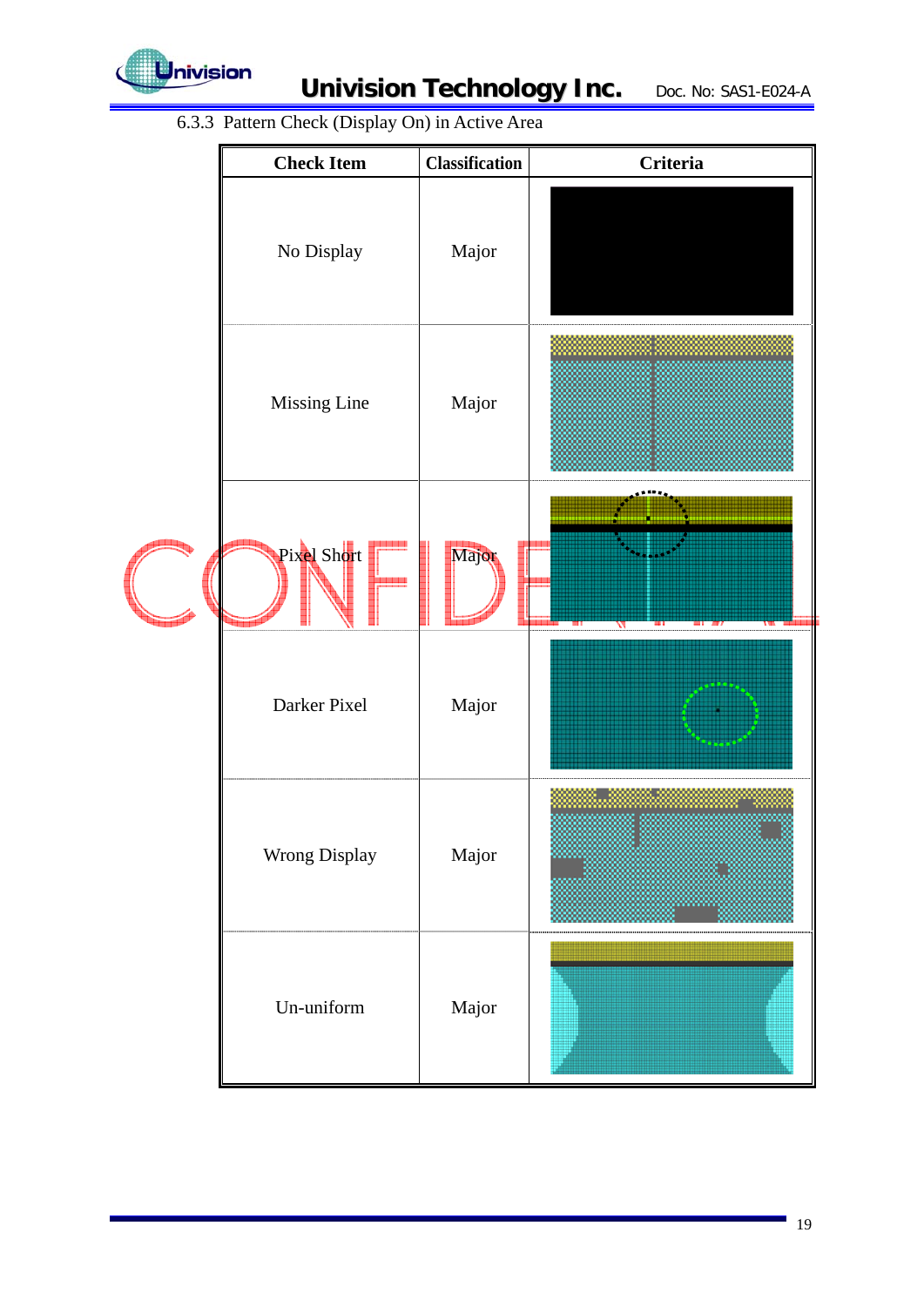

## *7. Package Specifications*



| Item                 |     |         | Quantity                                 |
|----------------------|-----|---------|------------------------------------------|
| <b>Holding Trays</b> | (A) | 15      | per Primary Box                          |
| <b>Total Trays</b>   | (B) | 16      | per Primary Box (Including 1 Empty Tray) |
| Primary Box          |     | $1 - 4$ | per Carton (4 as Major / Maximum)        |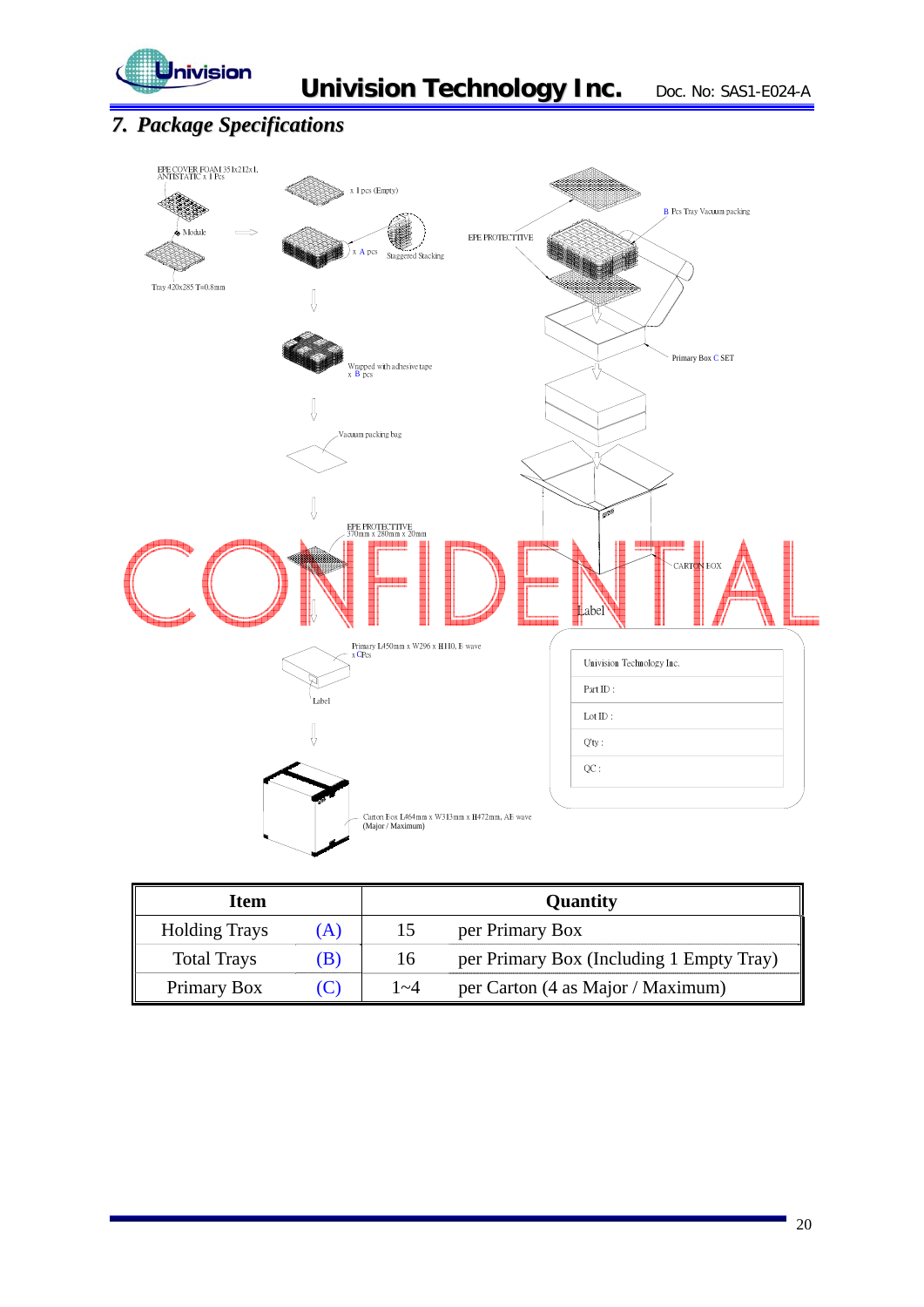

## *8. Precautions When Using These OEL Display Modules*

#### **8.1 Handling Precautions**

\* Water Ketone

- 1) Since the display panel is being made of glass, do not apply mechanical impacts such us dropping from a high position.
- 2) If the display panel is broken by some accident and the internal organic substance leaks out, be careful not to inhale nor lick the organic substance.
- 3) If pressure is applied to the display surface or its neighborhood of the OEL display module, the cell structure may be damaged and be careful not to apply pressure to these sections.
- 4) The polarizer covering the surface of the OEL display module is soft and easily scratched. Please be careful when handling the OEL display module.
- 5) When the surface of the polarizer of the OEL display module has soil, clean the surface. It takes advantage of by using following adhesion tape.

\* Scotch Mending Tape No. 810 or an equivalent

Never try to breathe upon the soiled surface nor wipe the surface using cloth containing solvent such as ethyl alcohol, since the surface of the polarizer will become cloudy.

Also, pay attention that the following liquid and solvent may spoil the polarizer:



Aromatic Solvents Hold OEL display module very carefully when placing OEL display module into the system housing. Do not apply excessive stress or pressure to OEL display module. And, do not over bend the film with electrode pattern layouts. These stresses will influence the display performance. Also, secure sufficient rigidity for the outer cases.



- 7) Do not apply stress to the LSI chips and the surrounding molded sections.
- 8) Do not disassemble nor modify the OEL display module.
- 9) Do not apply input signals while the logic power is off.
- 10) Pay sufficient attention to the working environments when handing OEL display modules to prevent occurrence of element breakage accidents by static electricity.
	- \* Be sure to make human body grounding when handling OEL display modules.
	- \* Be sure to ground tools to use or assembly such as soldering irons.
	- \* To suppress generation of static electricity, avoid carrying out assembly work under dry environments.
	- \* Protective film is being applied to the surface of the display panel of the OEL display module. Be careful since static electricity may be generated when exfoliating the protective film.
- 11) Protection film is being applied to the surface of the display panel and removes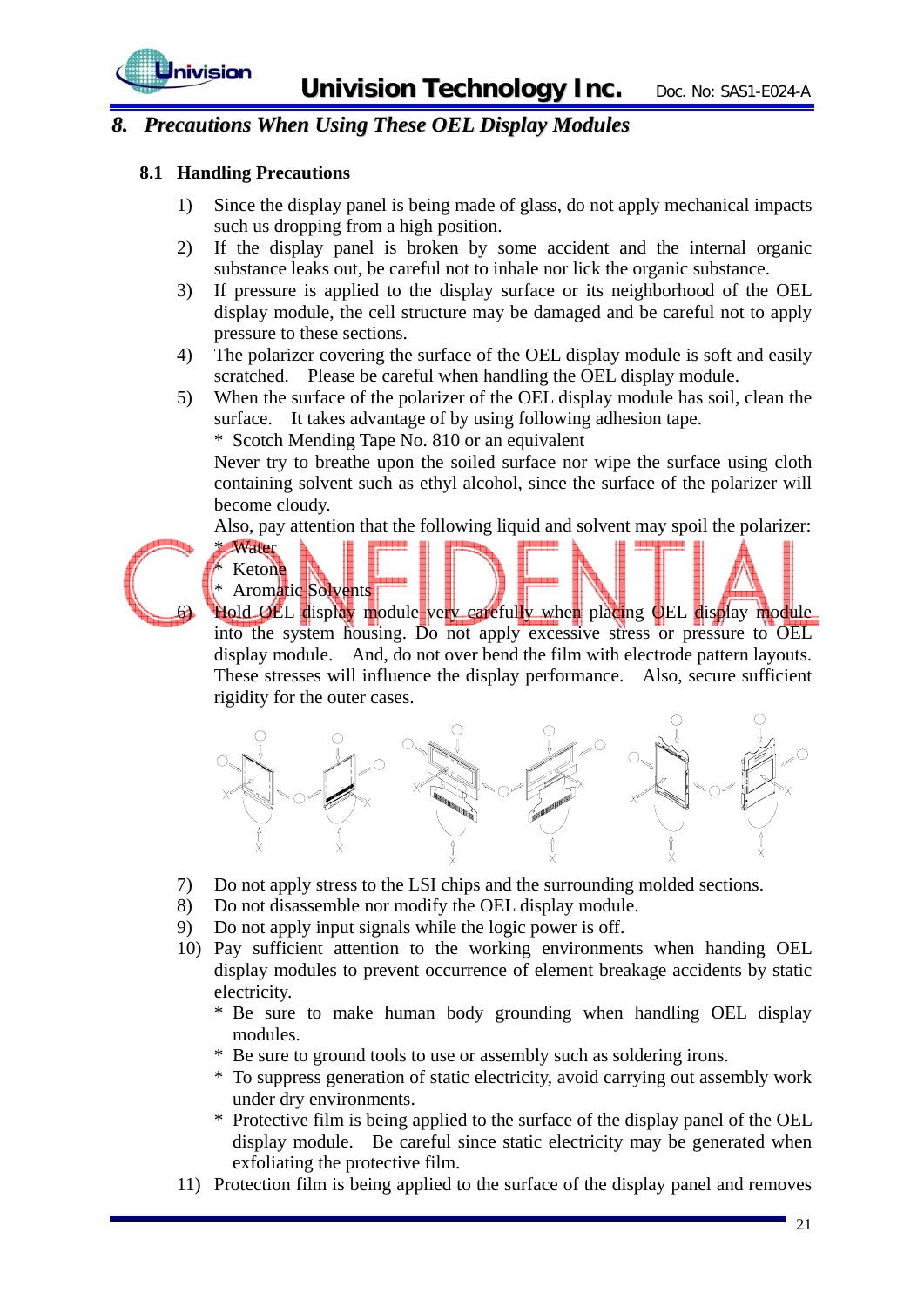

the protection film before assembling it. At this time, if the OEL display module has been stored for a long period of time, residue adhesive material of the protection film may remain on the surface of the display panel after removed of the film. In such case, remove the residue material by the method introduced in the above Section 5).

12) If electric current is applied when the OEL display module is being dewed or when it is placed under high humidity environments, the electrodes may be corroded and be careful to avoid the above.

### **8.2 Storage Precautions**

1) When storing OEL display modules, put them in static electricity preventive bags avoiding exposure to direct sun light nor to lights of fluorescent lamps. and, also, avoiding high temperature and high humidity environment or low temperature (less than  $0^{\circ}$ C) environments. (We recommend you to store these modules in the packaged state when they were shipped from Univision Technology Inc.)

At that time, be careful not to let water drops adhere to the packages or bags nor let dewing occur with them.



If electric current is applied when water drops are adhering to the surface of the OEL display module, when the OEL display module is being dewed or when it is placed under high humidity environments, the electrodes may be corroded and be careful about the above.

#### **8.3 Designing Precautions**

- 1) The absolute maximum ratings are the ratings which cannot be exceeded for OEL display module, and if these values are exceeded, panel damage may be happen.
- 2) To prevent occurrence of malfunctioning by noise, pay attention to satisfy the VIL and VIH specifications and, at the same time, to make the signal line cable as short as possible.
- 3) We recommend you to install excess current preventive unit (fuses, etc.) to the power circuit (VDD). (Recommend value: 0.5A)
- 4) Pay sufficient attention to avoid occurrence of mutual noise interference with the neighboring devices.
- 5) As for EMI, take necessary measures on the equipment side basically.
- 6) When fastening the OEL display module, fasten the external plastic housing section.
- 7) If power supply to the OEL display module is forcibly shut down by such errors as taking out the main battery while the OEL display panel is in operation, we cannot guarantee the quality of this OEL display module.
- 8) The electric potential to be connected to the rear face of the IC chip should be as follows: SSD1322
	- \* Connection (contact) to any other potential than the above may lead to rupture of the IC.